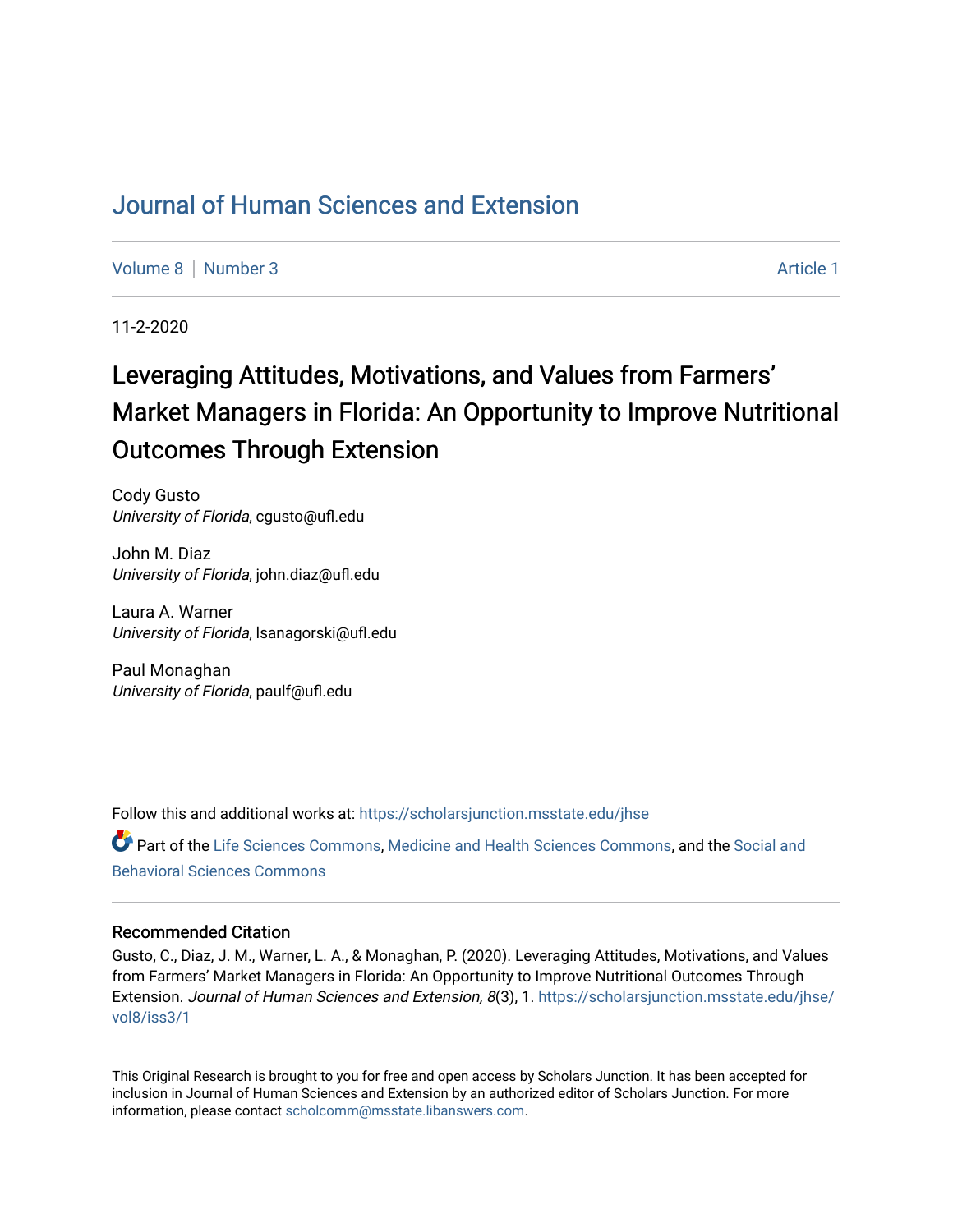## **Leveraging Attitudes, Motivations, and Values from Farmers' Market Managers in Florida: An Opportunity to Improve Nutritional Outcomes Through Extension**

**Cody Gusto John M. Diaz Laura A. Warner Paul Monaghan** *University of Florida*

*Increasingly, farmers' markets in the United States offer nutrition incentives to help limited-resource shoppers afford fresh fruits and vegetables and support local farmers. Despite increased attention to these efforts, there has been less focus on the market managers and staff members responsible for implementing and administering incentive programs. Using qualitative data collected from semi-structured phone interviews, we explore the attitudes, motivations, and values of farmers' market managers in relation to their efforts to administer and promote a nutrition incentive program at their respective markets in Florida. Results demonstrate that program adopting managers: 1) express concern for inclusivity, social justice, and equity; 2) sympathize with the economic pressures their produce grower-vendors face; 3) are motivated to provide locally grown foods to all shoppers; 4) take pride in ethical standards and transparency protocols; and 5) value loyalty between themselves, their vendors and their customers. We believe Extension professionals can leverage prevailing attitudes among market managers to improve manager engagement with nutrition incentive programs and ensure expanded nutritional access outcomes at farmers' markets for limited-resource shoppers.*

*Keywords:* attitudes, EBT, farmers' markets, food access, market managers, nutrition incentives, SNAP, subjective norms

## **Introduction**

## **Food Insecurity and Nutritional Disparities**

Over the past two decades, researchers have documented growing nutritional disparities between high and low-income populations. Elmes (2018) found that the number of food-insecure households nationwide grew by nearly 33% between 2000 and 2014 in the United States. As a condition of limited, uncertain, or inconsistent access to nutritious foods, the issue of food insecurity has driven a wave of policy and research developments (United States Department of

Address correspondence to Cody Gusto at cgusto@ufl.edu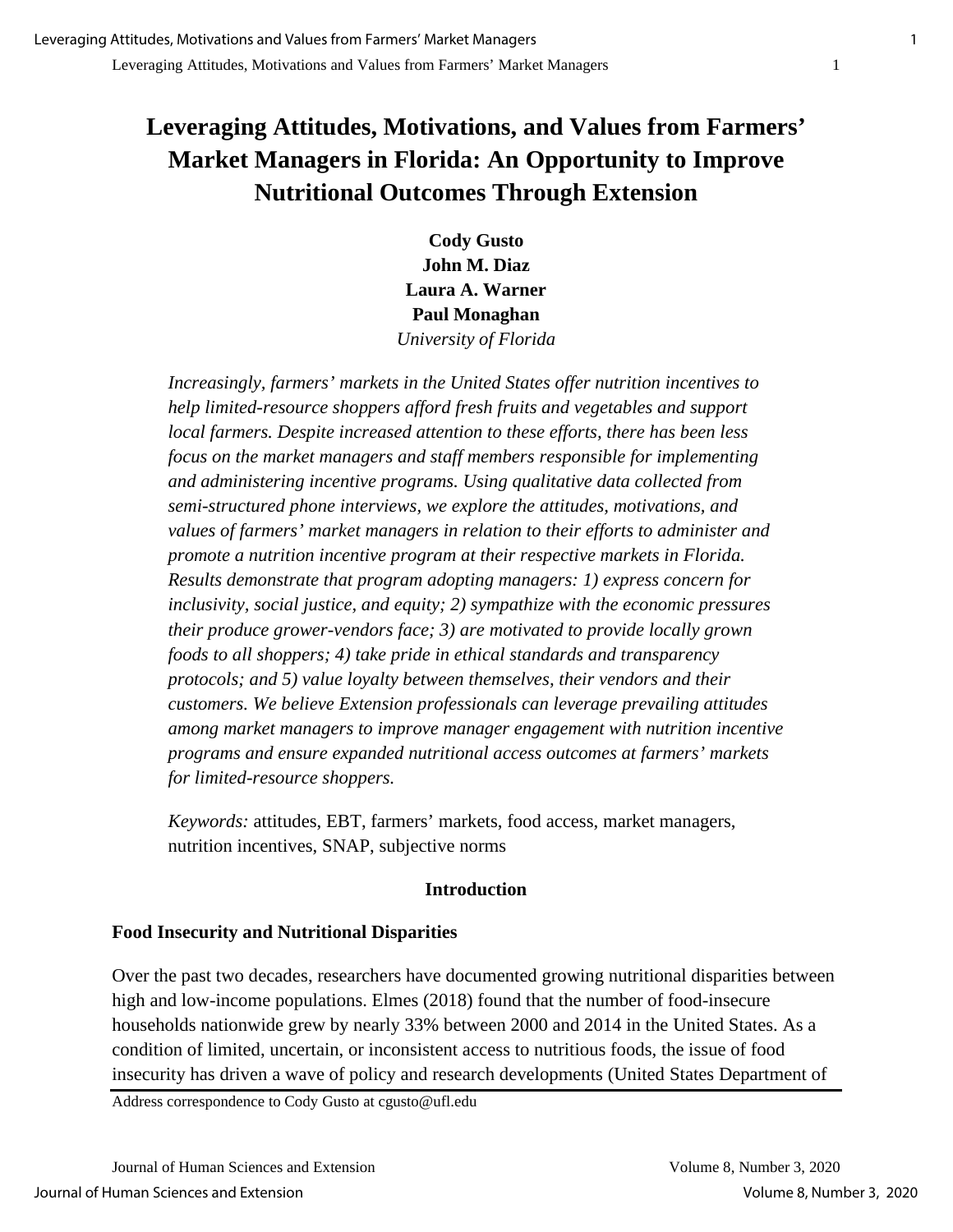Agriculture Food and Nutrition Service [USDA FNS], n.d.). Federal programs such as the Supplemental Nutrition Assistance Program (SNAP); the Women, Infants, and Children (WIC) program; and the Senior Farmers Market Nutrition Program (SFMNP) have been expanded to reduce food insecurity through assistance benefits for qualified individuals and families. While federal assistance programs such as SNAP supplements food costs for limited-resource individuals and families, researchers have argued the program does not do enough to improve access to nutrient-dense fresh fruits and vegetables and close the nutrition gap between high and low-income populations (Nguyen et al., 2014).

Growing awareness of this persistent nutrition gap has prompted researchers and food security advocates in the United States to focus on increasing SNAP access at farmers' markets to improve nutritional outcomes for limited-resource individuals (Johnson, 2014). Defined as a fixed location-space where grower-producers can sell their agricultural products directly to the general public (USDA FNS, n.d.), farmers' markets across the country employ different methods to distribute federal food assistance benefits. Most redemption of SNAP benefits at farmers' markets is currently done electronically, with markets designating a centralized location where SNAP shoppers verify their eligibility with a state-issued Electronic Benefits Transfer (EBT) card (Mino et al., 2018). Typically, shoppers state the benefit amount they wish to redeem that day, the card is swiped through a point-of-sale terminal, and the shoppers receive their benefit amount in the form of the standard market currency for that market. As noted by Mino et al. (2018), most farmers' markets use some form of internal currency (e.g., tokens) to facilitate SNAP redemptions.

Farmers' markets have been touted for their potential to improve nutritional outcomes for a variety of factors, from their common proximity to urban centers to the abundance of local produce growers (Lucan, 2019). Studies suggest that living near a farmers' market is associated with greater produce intake (Gustafson et al., 2013; Park et al., 2011) and that the introduction of markets may increase the consumption of certain fruits and vegetables (Evans et al., 2012). However, some studies have contested farmers' markets' capacity for improving access and reducing nutritional disparities. Lucan et al. (2015) found that markets may carry less-varied, less-common, and more-expensive produce than nearby food retail stores. Researchers have also found limited resource shoppers are less likely to frequent farmers' market due to transportation barriers, a lack of awareness about SNAP access, and perceptions about expense (Hardison-Moody et al., 2018; Ward et al., 2015; Wetherill & Gray, 2015). The relevance of these farmers' market access barriers for limited resource SNAP shoppers is evident in national data concerning SNAP benefit redemption. According to a United States Department of Agriculture (USDA) report, farmers' market sales only represent .02% of the total SNAP benefit redemption amount nationally (USDA FNS, 2018). While cost perceptions and material price barriers are not the only factors impeding greater engagement from SNAP shoppers with farmers' markets, they are highly influential. To further reduce the financial barrier of accessing fresh fruits and vegetables,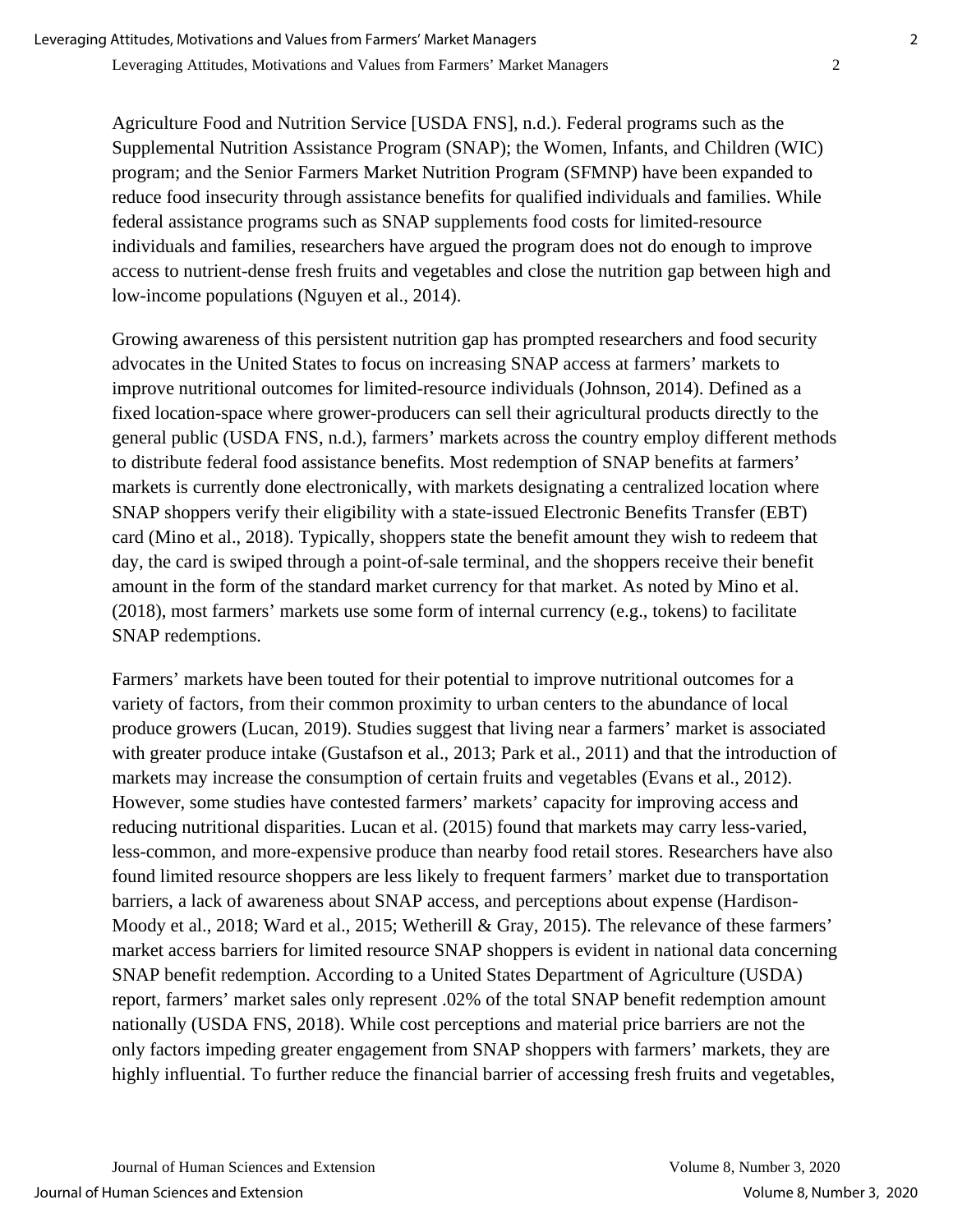the USDA has promoted incentive-matching programs at markets to increase fresh fruit and vegetable consumption across the country (Dimitri et al., 2015).

Nutrition incentive programs are designed to encourage increased redemption of federal assistance benefits such as SNAP for locally grown fresh fruits and vegetables. The Floridabased Fresh Access Bucks (FAB) program is one such effort. Like most incentive or "doubling" programs operating at markets across the country, FAB is primarily funded through the USDA's Nutrition Incentive Program grant, designed to support state-level organizations to address fruit and vegetable access barriers for SNAP-eligible communities (National Institute of Food and Agriculture, n.d.). FAB is intended to encourage SNAP shoppers to redeem their benefits at participating markets to directly purchase fresh fruits and vegetables from Florida farmers (Florida Organic Growers, n.d.). The program delivers a one-to-one match for every redeemed SNAP benefit dollar, allowing SNAP shoppers the opportunity to exchange for FAB tokens. These tokens can be redeemed for locally grown fresh fruits, and vegetables at any FAB partnered market in Florida.

#### **Extension Engagement with Markets, Managers, and Nutrition Incentive Programs**

Cooperative Extension has long been engaged in promoting farmers' markets and other direct-toconsumer (DTC) outlets to improve nutritional access for limited-resource shoppers and improve economic solvency for local farmers (Abel et al., 1999). Since farmers' markets are licensed by the USDA to accept federal assistance benefits, many state Extension networks have adapted specific programs in farmers' market spaces to address food access concerns. These initiatives often feature consumer-centric programming to promote the use of federal assistance programs, such as SNAP or WIC, at markets and educate shoppers on cooking with seasonally grown fruits and vegetables (Abel et al., 1999; Dollahite et al., 2005). One such initiative in Florida is the Family Nutrition Program (FNP), which has provided free nutrition education to SNAP-eligible communities since 1996 (University of Florida/IFAS, n.d.). More recent outreach initiatives include the Expanded Food & Nutrition Education Program (EFNEP), a federal Extension program designed to support participants' efforts toward "self-sufficiency, nutritional health, and well-being" (USDA NIFA, n.d.). As with Extension efforts across the country, these programs have a presence at farmers' markets and often engage key stakeholders to coordinate educational outreach activities such as cooking demonstrations or food tastings. These and other initiatives reflect Extension's shifting role in food system development (Diekmann et al., 2017; Reynolds, 2011).

While the interaction between Extension, limited resource individuals, farmers' markets, and nutrition assistance benefits have been previously examined, there is currently little research that explores the perceptions of farmers' market managers as key stakeholders that may influence nutritional outcomes. This view is supported by Mino et al.'s (2018) assertion that there is a disproportionately low level of attention on farmers' market personnel, given the rapid expansion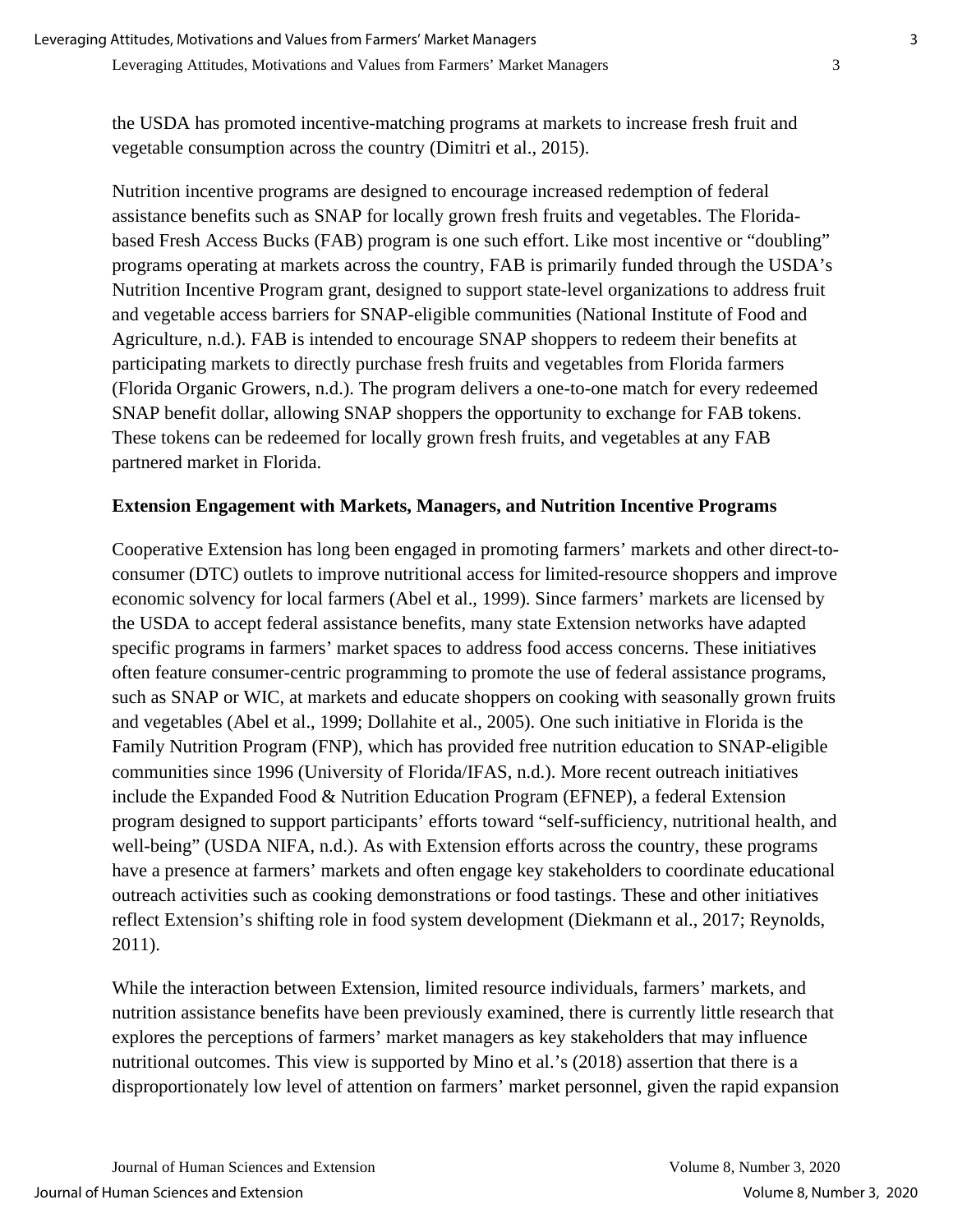of market-related programs. While many research questions remain unanswered, there have been recent explorations of farmers' market managers. One study explored market manager views about the implementation of Extension educational materials designed to improve shopper decision-making around nutrition and healthy eating (McCormack et al., 2018). Another study examined whether market managers' communication skills and comfort with technology influenced their adoption of EBT (Hasin & Smith, 2018). Largely, where explorations of market manager perspectives have occurred, they have focused on the barriers that managers face in implementing SNAP/EBT access for shoppers (Roubal et al., 2016; Ward et al., 2015) or in implementing nutritional incentive programs similar to FAB (Hecht et al., 2019; Payne et al., 2013). Research to date has generally focused on those factors that may discourage manager adoption or engagement with related programs (i.e., barriers) instead of the potential for intrinsic attitudes, motivations, or values to influence those same outcomes. Explicit explorations of market managers' attitudes, motivations, and values independent of programmatic barriers are less common, despite the recognition that addressing managers' motivations, whether "they are business-oriented, healthy food access–oriented, or both, will be critical to improving the food environment through farmers markets" (Ward et al., 2015, p. 128). The role of personal motivations for market managers is increasingly salient as highly motivated managers have been shown to facilitate increased SNAP/EBT redemption (Roubal et al., 2016).

While Extension websites routinely provide resource support and information on nutrition incentive programs at farmers' markets, comparatively few Extension efforts directly evaluate the impact of these programs or actively engage market managers and their experiences administering federal assistance and nutrition incentive programs. Given a lack of formative or summative evaluation focused on market managers, there is a need to improve Extension engagement with farmers' market managers, particularly in the context of nutritional incentive program adoption and administration. As the emergence of nutrition incentive programs, such as FAB, at markets is a relatively new phenomenon, there appears to be a less-established presence by Extension in terms of promoting these programs and in their engagement with market managers as program administrators. Extension, therefore, has a larger role to play in its outreach to this population.

## **Study Purpose and Objective**

The purpose of this study was to explore the perceptions of market managers' regarding their experience administering and promoting FAB to SNAP shoppers. Our core research objective was to examine the motivations, values**,** and personal attitudes of these managers. We conducted in-depth, semi-structured phone interviews with 13 FAB adopting farmers' market managers to explore their views. In the research reported here, formative results were used to communicate the salience of managerial perspectives and experiences in nutritional promotion efforts. We addressed implications for Extension professionals regarding their role in outreach to farmers'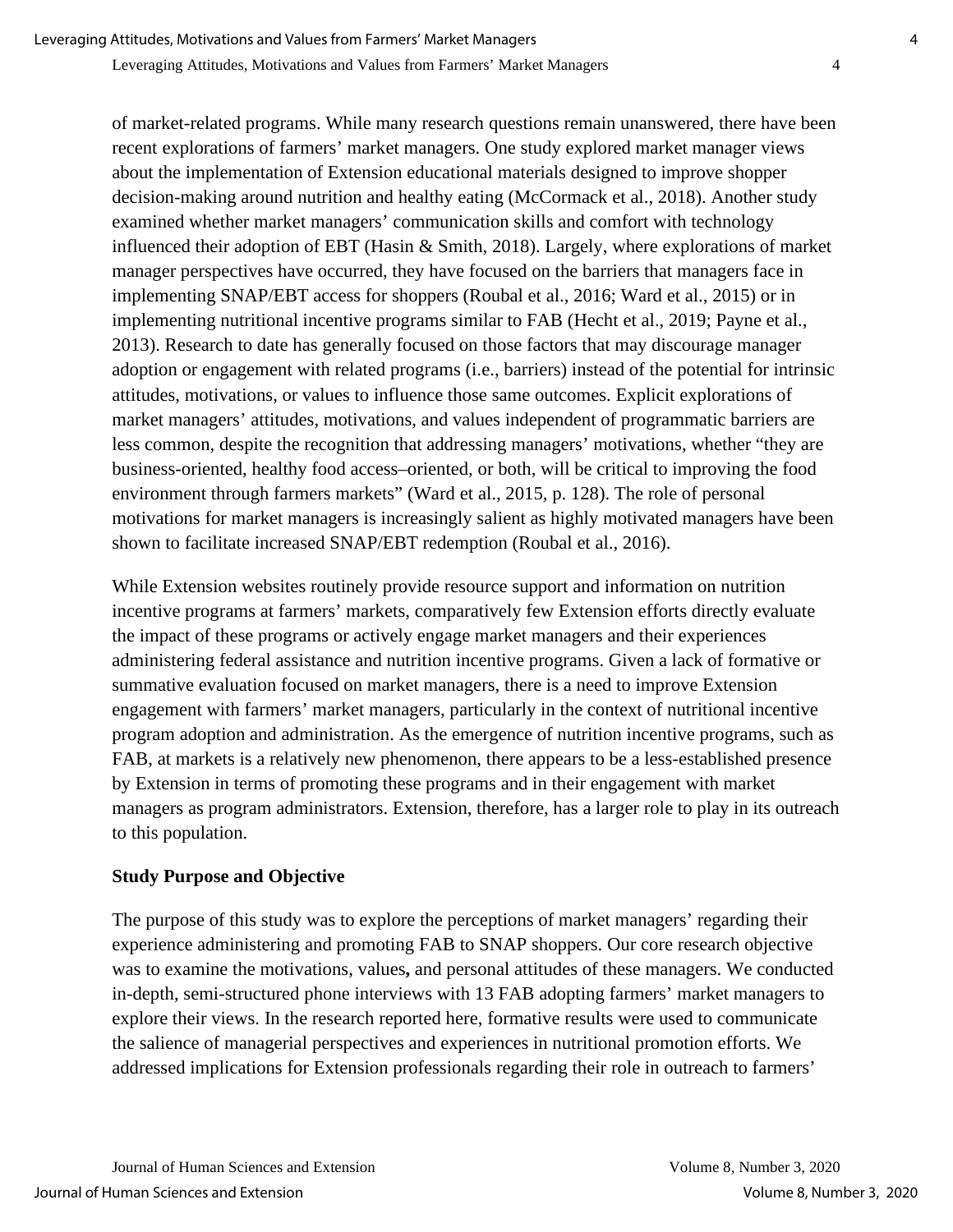market managers and broader outreach efforts to facilitate improved nutritional outcomes through increased awareness of nutritional incentive services.

#### **Methods**

#### **Study Design**

This case study's target population was managers overseeing administration of the FAB program at farmers' markets in Florida. Institutional review board (IRB) approval was secured prior to contacting the study participants. Participants were purposively sampled (Creswell & Plano Clark, 2011). The target population was individuals over 18 years old in the role of market managers offering SNAP and FAB program access at their markets. Forty FAB adopting market managers were contacted for participation. A total of 13 participants agreed to participate in the study. We used a semi-structured questionnaire instrument for data collection (Merriam & Tisdell, 2015) and conducted interviews that ranged from 35 to 90 minutes in length. Each interview was recorded, transcribed, and coded.

We referenced a component of the theory of planned behavior (TPB; Ajzen, 1991) to help construct our interview protocol and support and structure the emergent themes we elicited from market managers. The TPB describes the influences upon an individual and how those influences determine that individual's decision to perform a behavior (Ajzen, 1991). Within the model, these determinants of behavior combine to influence an individual's intention to engage in that behavior. The TPB contains three core constructs; behavioral beliefs, normative beliefs, and control beliefs. In a formal TPB study, each of these behavioral determinants would be directly measured to predict an individual's behavioral intention. In our case study, we isolated the behavioral belief construct, which explores an individual's attitude towards a behavior, to help frame and clarify our questions. Operationalizing this construct helped us conceptualize and frame participants' views towards their identity and role as farmers' market managers.

Managers were asked what motivated them to become a farmers' market manager and what motivated them to remain one. Both questions prompted terms like relationships, loyalty, and trust. Managers applied these terms to their grower-vendors and their customer base, particularly those customers newly engaged through the FAB program. The model construct was also used to position and organize emergent themes related to manager attitudes, motivations, and values towards administering and promoting the FAB program to limited resource shoppers. We continued collecting data until we had reached data saturation, which occurs when the researcher is no longer receiving and documenting new or unique information from participants (Merriam & Tisdell, 2015).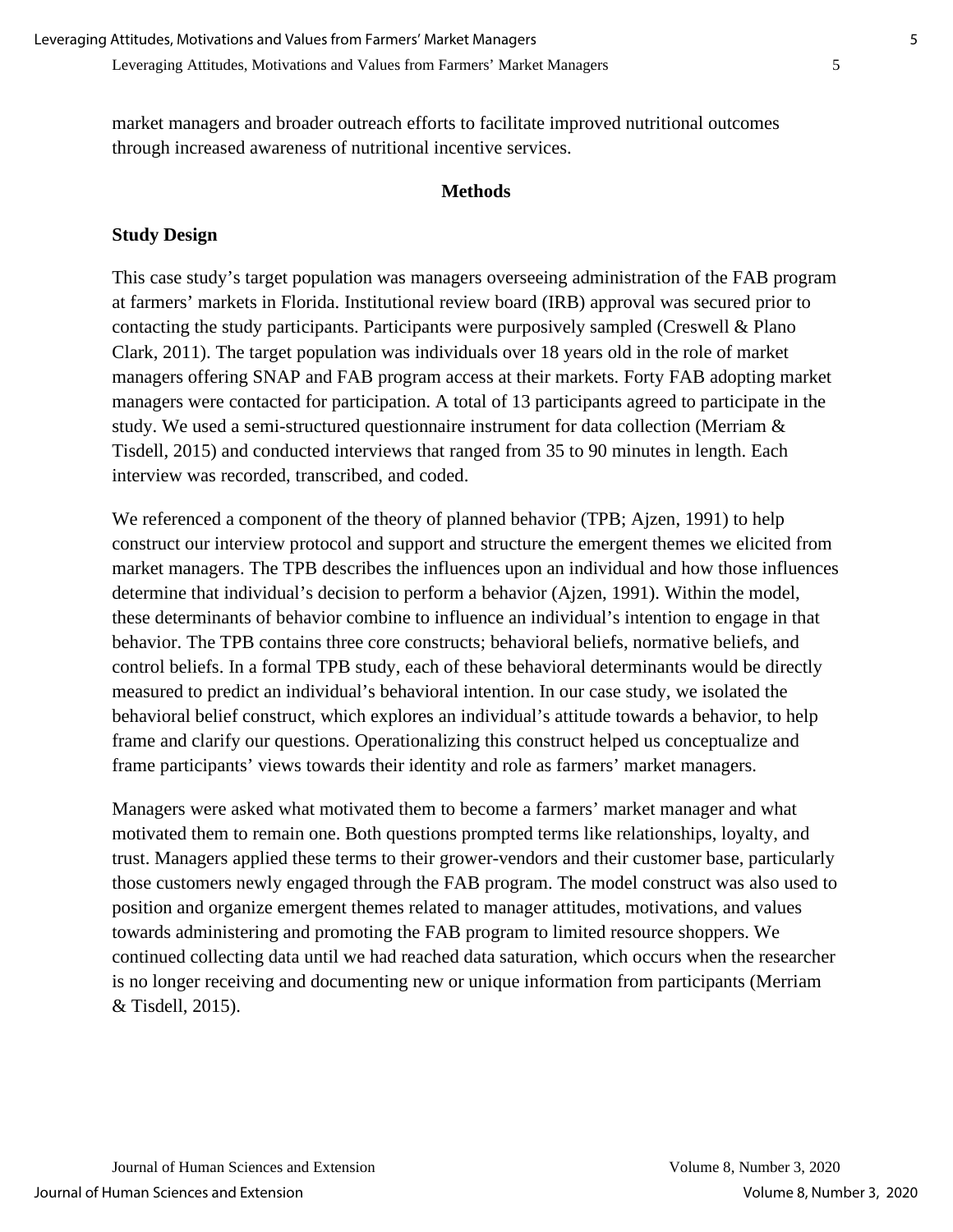### **Data Analysis**

We used the constant comparative method (Merriam & Tisdell, 2015) to identify the attitudinal, motivational, and value-based themes regarding manager experience with FAB. All participant interviews were recorded and transcribed for analysis. Transcript files were then uploaded to a qualitative data analysis software program (QSR International Pty Ltd., NVivo Version 12.3.0). We classified and arranged information to examine relationships in the data. We began by establishing first-tier codes, which corresponded to questions used in the semi-structured interview protocol.

In the second phase, we identified emergent codes to represent concepts, themes, and meaningful patterns that emerged within each participant case. In this phase, we nested themes within the broader question-categories from the previous phase. Throughout the process, newly identified codes were re-named and re-ordered to ensure their relevance to the main study objective (Merriam & Tisdell, 2015). Selective coding was applied as the final coding step within the constant-comparative method. Selective coding is a procedure to compare code categories to one another, validating relationships between them, and adapting categories that need further refinement and development (Kolb, 2012). The process of category formation, comparison, and rearrangement continued until every participant case had been thoroughly analyzed, and we felt the study's main objective had been adequately represented in the final set of thematic codes.

Peer-debriefing was employed throughout the analysis process. Peer-debriefing involves exposing one's findings to an objective peer "for the purpose of exploring aspects of the inquiry that might otherwise remain only implicit within the inquirer's mind" (Lincoln & Guba, 1985, p. 308). Within each stage of the analysis process, the lead researcher would draft debrief memos to share with other study members. These efforts were intended to provide transparency on collection and analysis progress, procedural decisions made, and intentions for next steps. Peerdebrief memos also allowed all researchers to review and scrutinize emergent codes and themes established by the lead researcher. These exchanges forced examinations of internal bias and helped to produce consensus on themes (Lincoln & Guba, 1985).

#### **Results**

Results demonstrate that FAB-adopting market managers have strong personal motivations, attitudes, and values concerning their engagement with the program, their vendors, and their SNAP shoppers. We found that managers 1) express concern for inclusivity, social justice, and equity; 2) sympathize with the economic pressures their produce grower-vendors face; 3) are motivated to provide locally grown foods to all shoppers; 4) take pride in ethical standards and transparency protocols; and 5) value loyalty between themselves, their vendors and their customers. These formative findings have implications for facilitating future support for market managers and for how similar nutrition incentive efforts could be marketed and expanded for increased adoption and efficacy. Market manager participants are referenced in the following

Journal of Human Sciences and Extension Volume 8, Number 3, 2020 Journal of Human Sciences and Extension Volume 8, Number 3, 2020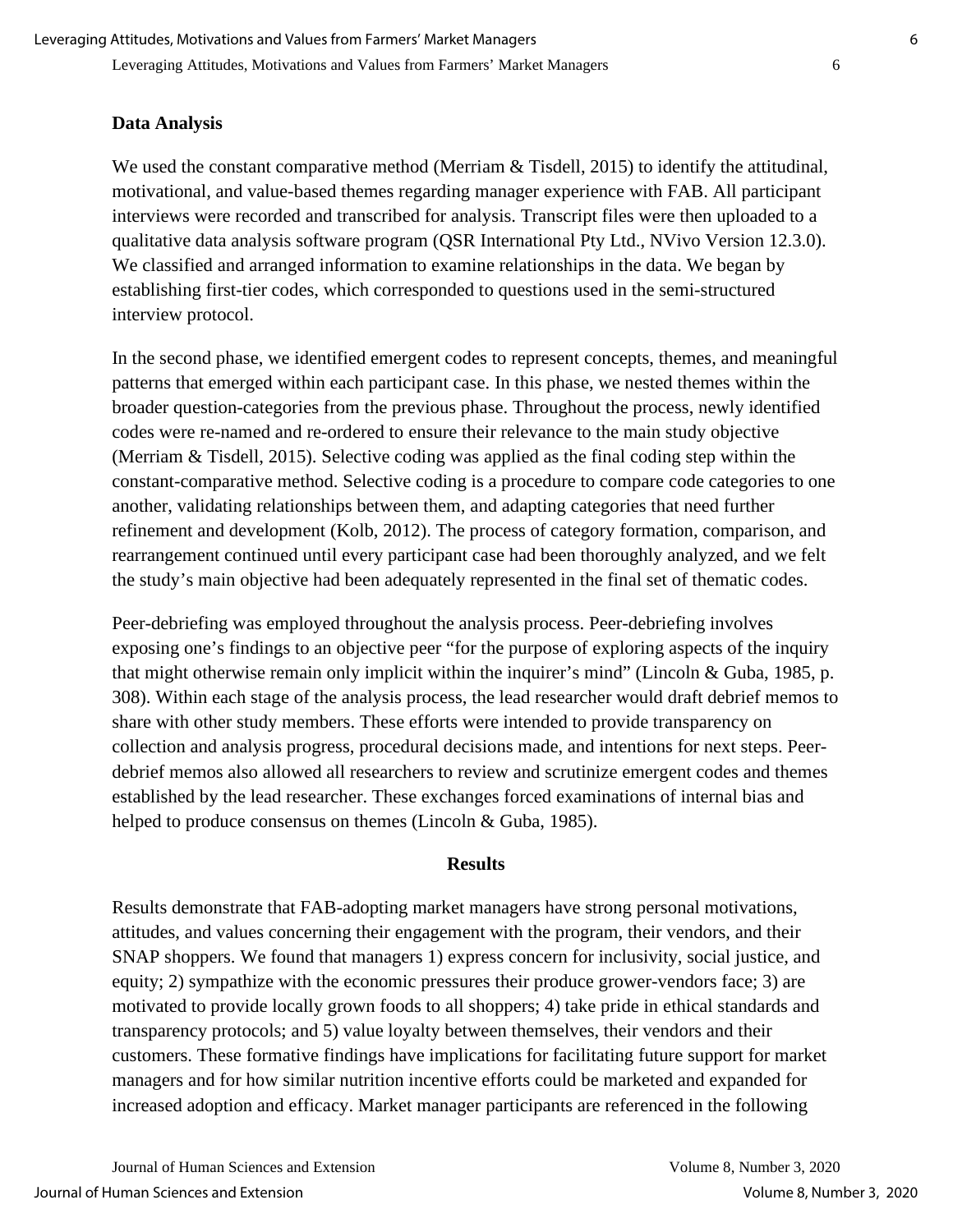section by a numerical code, prefaced by the letter P (for participant). Participant 1, for example, is referenced as (P1).

#### **Personal Attitudes, Motivations, and Values**

#### *Concern for Social Justice, Equity & Diversity*

Several managers expressed concern for limited-resource, SNAP-eligible shoppers. This concern was broadly compelled by a desire to address racial or socioeconomic inequities and improve diversity at their markets through assistance incentives. Managers cited some variation of these concerns as the foundational reason for choosing to provide SNAP and FAB access at their market. A few managers had prior experience in addressing social inequality. One respondent stated her college degree was in social work and that she had worked directly with homeless populations prior to coordinating the FAB program at her market. She said, "I have been working with the homeless my whole life in some capacity, volunteering mostly. So…that's my motivation here" (P2).

Other managers' commitment to improving food access was exemplified by the fact that they and their staff did not benefit financially from these extra administrative efforts. According to one manager, the desire to improve community access to food was a "common thread" (P4) that linked most FAB-partnered market managers. She stated that during the FAB implementation process, market personnel were mostly unpaid workers that "still don't have benefits or anything like that" and that managers and staff engagement with the FAB program is done "largely out of the goodness of your heart and the altruistic nature of trying to give people access to food" (P4). Another manager verified this comment more explicitly, arguing that while it was "hard to justify" the return on investment of the program given the time and effort required, she persisted because, as she stated, "interested in social equality in looking at our community as a whole… not to serve just a certain population" (P6).

Managers expressed a drive to provide an environment of equality and inclusivity. To some, this meant being aware of stigmas attached to SNAP-using, limited resource shoppers that didn't apply to the broader customer base. P2 said, "I try to make the distinction between a SNAP shopper and a cash shopper…non-existent. Like, it doesn't matter." Some managers reported that they needed to extend this attitude of welcoming and inclusivity to their volunteer staff, administrative assistants, and vendors. P5 stated,

The other thing that I've always impressed on people who work with this, be it volunteers or anyone who's employed by us, I don't care what type of customer it is. That is the customer. They will be treated equally. You have to treat everyone the same. They're all customers.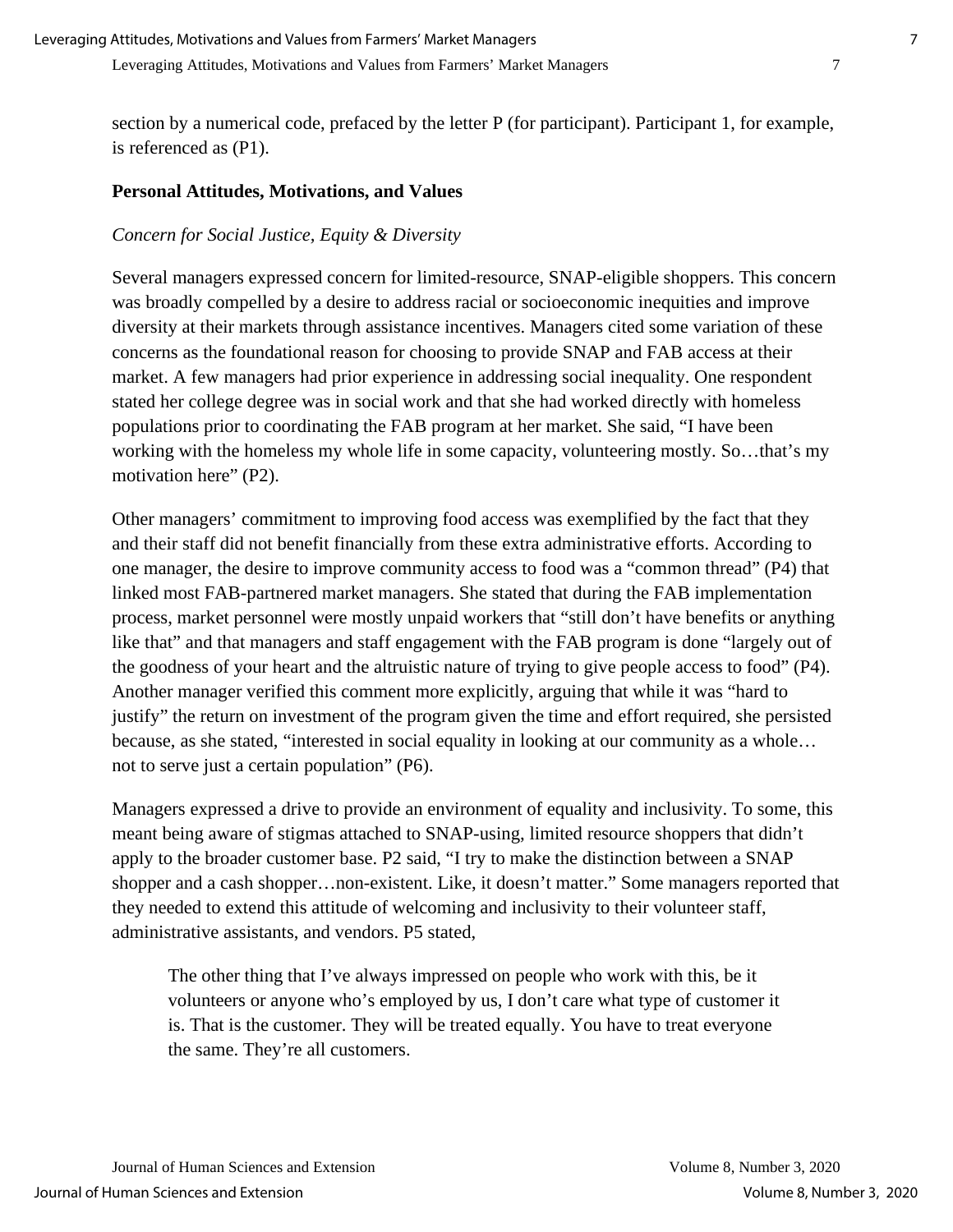One manager relayed a story about a couple that came to her market for the first time and were deeply embarrassed about having to use their food assistance benefits. In response to that interaction, the manager indicated how important an empathetic response was to broader promotion and success of the FAB program. She said,

That message is really important. And if somebody's not passionate about it and doesn't cheerlead for it, sometimes it may make it a little more difficult for others to get behind it…if you don't believe it, you can't sell it to somebody else. And that, I think that is key.

## *Economic Viability for Vendors*

Managers were motivated to ensure economic viability for their farmers and vendors. Some managers expressed this as a foundational value. One manager stated,

One of the most important things in the farmer's market is taking care of your vendors. To get quality vendors, you have to take care of them. You have to provide a great market for them, and they keep coming back. If you keep bringing people in, they don't wanna leave you.

Managers believed their engagement with the FAB program shouldn't interfere with the vendors' economic bottom-line and could instead, as P8 stated, they should "bring more customers into the market to spend their market dollars." One manager stated a primary goal was to ensure that vendors "make money…and continue to grow with us in the market" and credited the introduction of FAB as an important step to retain vendors and keep them happy (P10). The FAB program was "an economic boon to the farmers" vendors and the market overall, with one manager stating FAB related sales "brought in some…\$40,000 that wouldn't have been brought in without the program" (P5; P10).

Another respondent echoed the economic value of the program, stating that while the program was obviously beneficial to the newly accessed limited-resource, SNAP-using customer base, FAB also "really impacts the vendors in a major way" and for vendors is "something that's wellreceived" (P12).

## *Healthy, Locally Produced Food Access for Consumers*

Managers recognized the nutritional disparity gap that existed in their communities broadly and between different customer segments at their markets. For managers, improving access and affordability of high quality, locally grown fresh fruits and vegetables to shoppers was highly valued. For some managers, addressing "demand from customers who were searching for locally grown…organic, or all-natural vegetables" (P3) was not only a major motivation, it was the impetus for them starting or joining a farmers' market in the first place (P9). These managers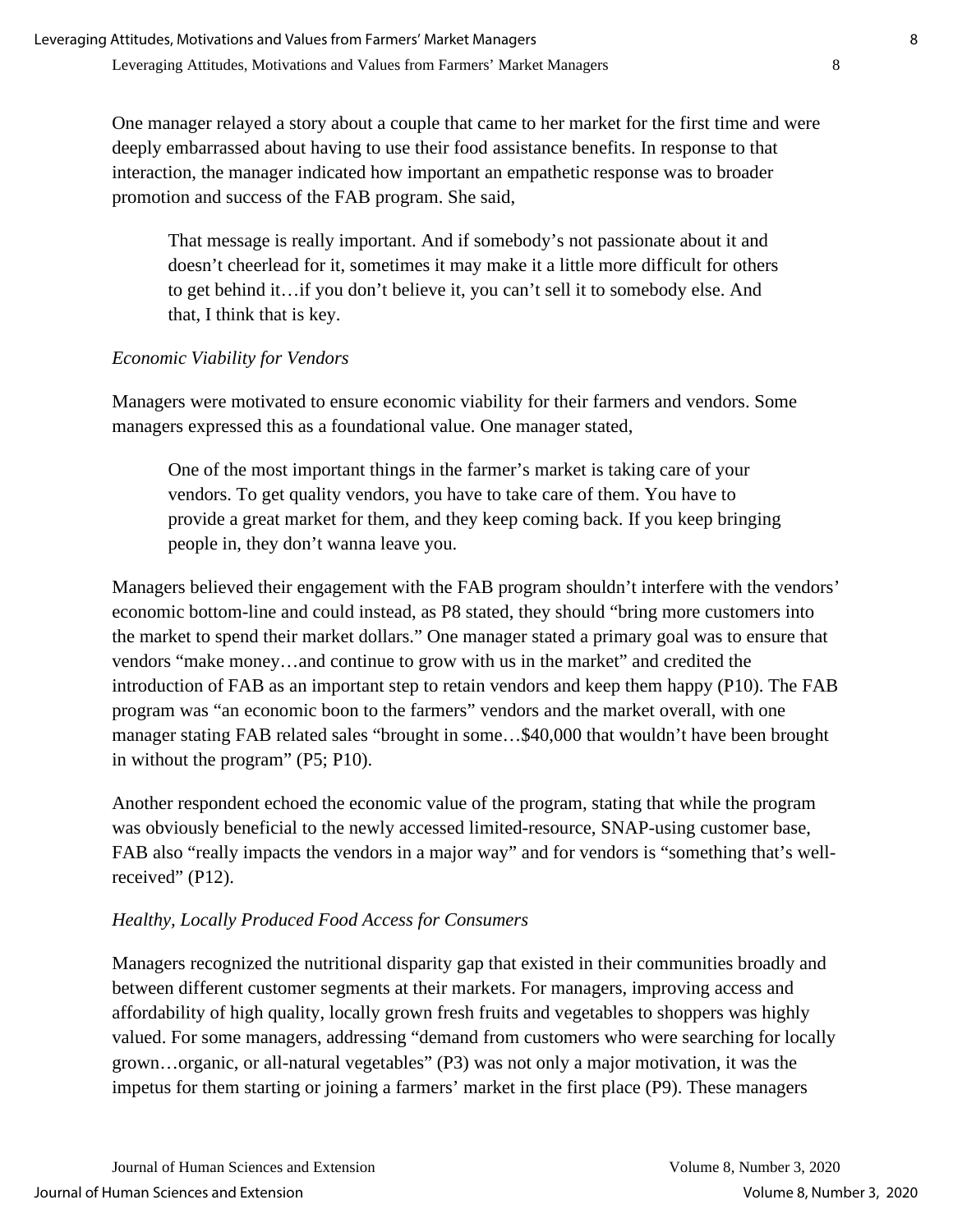were motivated by the prospect of "filling a niche" (P3) and addressing demand for locally grown food. Furthermore, there was an explicit recognition that the mission to provide these foods should not exclude limited resource shoppers. As one respondent stated, "I want this to be as accessible as possible. We wanna get fresh fruits and vegetables in the hands of as many people as we can" (P3).

Another respondent explained how his market was situated within the "lowest income zip code" in the county and that the immediate area around the market had concerning "quality of life issues, in terms of education, social issues and health issues" (P9). He went on to describe his motivations in that context and the role the farmers market could serve:

[the market]…is generally viewed as a food desert by virtually everybody who looks at it, so we're really the primary source of healthy food for the area. When you see people each day…that are just so excited to be there, so excited to be shopping, finding their awesome deals. You know…the community gets so happy. And that's what makes me happy, to see that we've done our job; we've served them well. I mean, there's no better feeling than that. (P9)

Managers often relayed anecdotes of direct conversations they had had with SNAP shoppers and cited these interactions as highly motivating in their continued desire to provide affordable fruit and vegetable access through the FAB program. One respondent described a few market "regulars" that would come to the market weekly to redeem their SNAP benefits through FAB, stating that they usually "don't have that must money on their [EBT] card, so the fact that they're able to double it pretty much doubles the entire amount of SNAP they have a month…so they're super excited to be able to buy the fresh fruit and vegetables that might be cost-prohibitive otherwise" (P12). To be able to "improve peoples' relationship to food" through affordable access, another manager argues, motivates her continued effort to provide FAB at her market: "really FAB …the way that's written and the way that it was conceived is really everything that you want in a food system" (P13).

## *Pride in Standards and Transparency*

Managers valued honesty from their vendors in terms of how the quality standards of the food products their vendors brought to market and how those products were sourced. This motivation supported one of the main stipulations of the FAB program that any fruits and vegetables eligible for SNAP redemption must be locally grown and not re-sold from a wholesaler. For some managers, implementing these values meant addressing the tension over how local food production was defined and what the parameters for transparency in sourcing were.

Despite certain logistical challenges associated with finding FAB eligible local growers to supply their market, managers felt the benefits of these standards compliance and transparency efforts outweighed the limitations. As one respondent stated: "It's very important, as an organization, to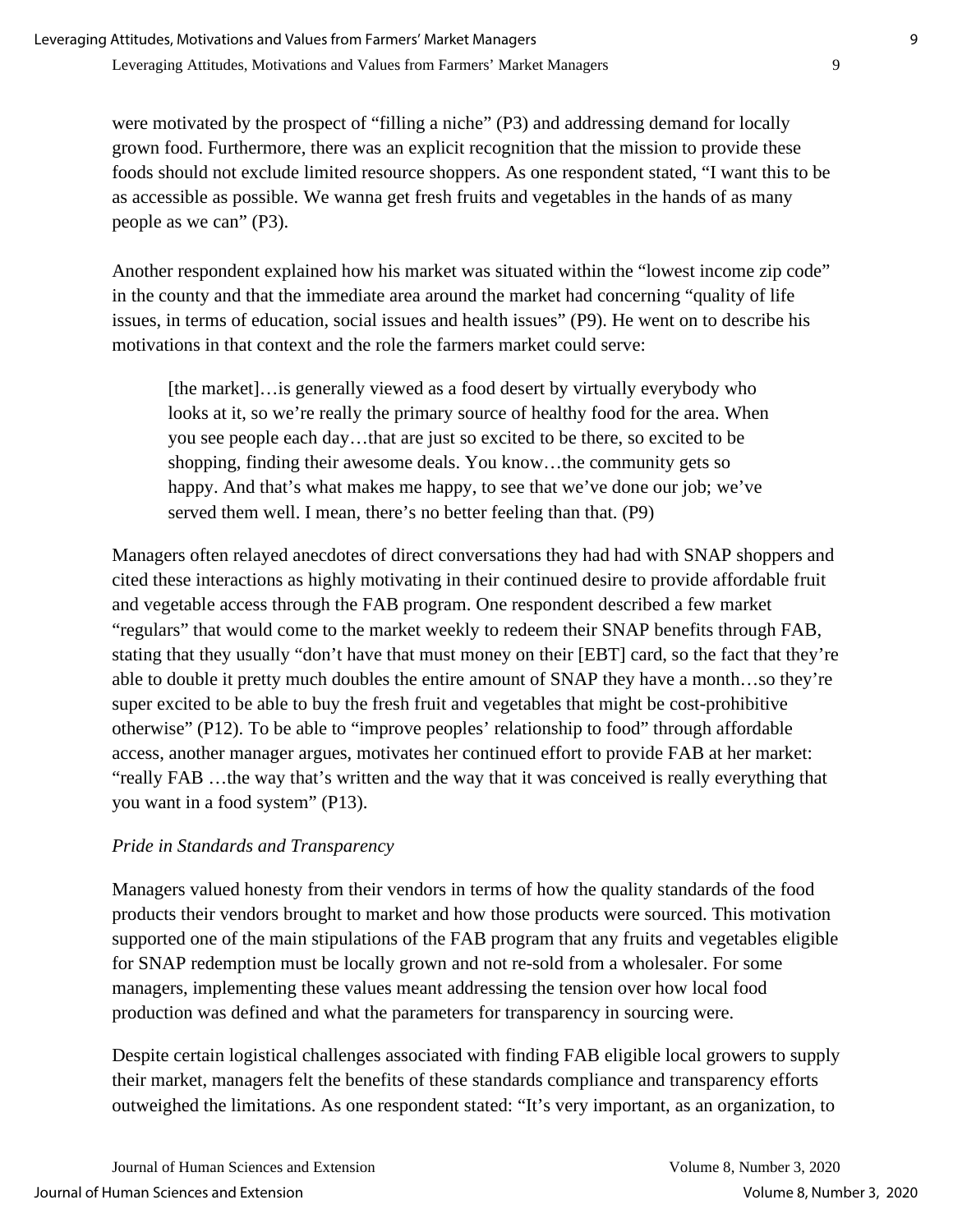continue those standards and not to waver…it would be a lot easier if we were just going with…being a produce market and not a farmer's market. But…we're not okay with that. That's not why we're in business" (P1).

Another manager echoed this sentiment, stating a culture of transparency around the market "sets up a positive perception about the product, the fact that our patrons can come and talk to the farmers and know where their food is grown, have conversations. It's a very personal approach. I think that works better" (P5).

## *Relationships and Loyalty*

Managers said they were motivated by the relationships they had with their grower-vendors. One manager stated she was "on a one-on-one basis" with each of her vendors and believed their relationship felt "like one big family. I know them personally; they know me personally" (P11). P10 discussed how she cultivated this connection and the impact those efforts had on morale by stating,

I instituted a vendor luncheon four years ago. And at the end of the season, we all get together for a free lunch. I buy them lunch, and we have a gift exchange. And you give a gift to get a gift, and…its camaraderie kind of thing where everybody is excited and having a good time.…I just really enjoy it. I enjoy them, seeing them being happy.

One manager was highly motivated by the personal connections anyone could establish with farmers and growers at markets. The opportunity to appreciate vendors and "shake the hand that feeds you," she felt, was inspiring to her and should be inspiring to customers at the market (P1). She elaborated further,

You don't get that connection through buying something online...so I just think…putting your dollars in the hands of somebody who actually grew the food…that supports a family, it supports a mission, a value, farms that, at least the ones that I work with, are trying to do good by conservation, and environmental rights, and all sorts of things.

In addition to their attitudes towards vendors, managers considered cultivating customer relationships within the market space as highly motivating, to "get people there [to the market] and give them a good experience" (P13). To some managers, the presence of repeat SNAP using customers was perceived to be an indication of loyalty and was highly validating to their engagement with FAB. As one manager states, "we have very, very, very loyal customers and they get very attached to the market" (P8). The manager also described how intimate interactions with SNAP shoppers had reaffirmed the impact of FAB: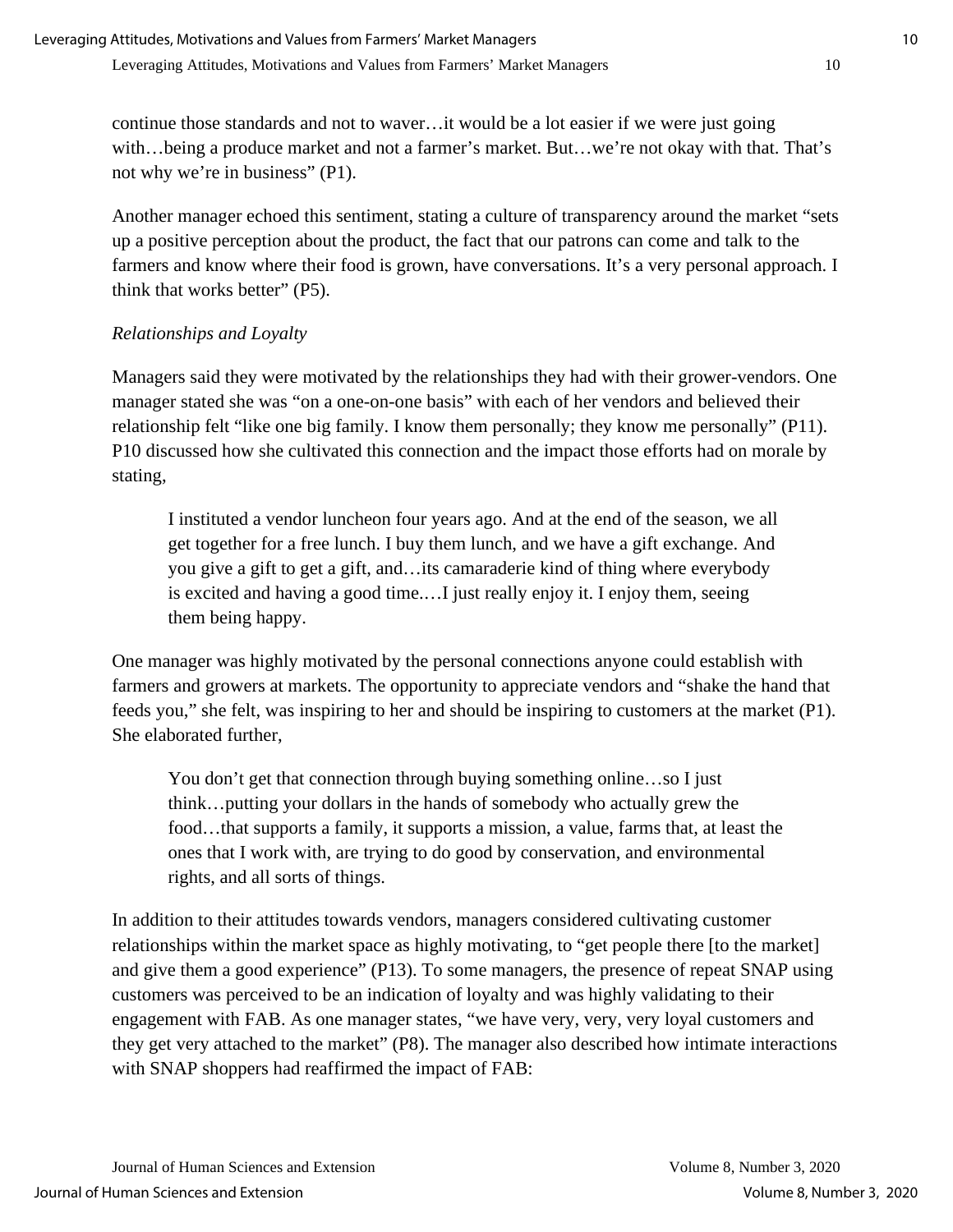It's definitely a feel-good thing when we have FAB customers. I have FAB customers [that] come up, and they hug us, and they have lost weight, and they're eating better, and you can see it now. I mean, I've actually seen the results, and I've had people crying in my shoulder because they were so grateful for the program. It's been very impactful in many ways. I've gotten very deeply attached to the program (P8).

Another manager was similarly motivated by the loyalty of SNAP shoppers once they had been able to redeem their benefits through FAB. She relayed anecdotes about interactions she had with several SNAP shoppers who had become loyal market customers after realizing they could double their benefits. Knowing she would be now be seeing these shoppers "next week, and the week after and the week after that" (P1) was perceived to be a validating and highly motivating. She said,

Our [SNAP] customers that we do have, have been so loyal. They've been with us since inception, and they really value the things that we have and value our values, and so it's kind of a great relationship there.

One manager summarized the end goal of committed outreach to limited resource shoppers through the program: "creating a regular, to me, is the answer. And creating a regular who will pass it on to their children. To me…it's all about improving access…not just to healthy food, but to a community space" (P13).

## **Discussion**

We found managers who adopted the FAB program at their market expressed a desire to cultivate a welcoming, inclusive environment. Several managers expressed concern for limitedresource, SNAP-eligible shoppers. This concern was driven by a desire to address racial or socioeconomic inequities and improve diversity at their markets through assistance incentives. This finding broadly corresponds to the conclusion that providing an atmosphere of inclusivity and "serving the community" were highly motivating to market managers (Hecht et al., 2019, p. 4).

Managers were also motivated to ensure economic viability for their farmers and vendors. Many believed they were facilitating this goal by increasing vendor access to shoppers through the adoption of FAB. Both Hecht et al. (2019) and Ward et al. (2015) similarly found the desire to improve vendors' economic security as a highly facilitating factor in managers' continued engagement with nutrition incentive and federal assistance programs.

Recognizing the nutritional disparity gap that existed in their communities broadly and between different customer segments at their markets, several managers insisted they were passionately driven to "improve people's relationship to food" and explicitly identified that goal as aligned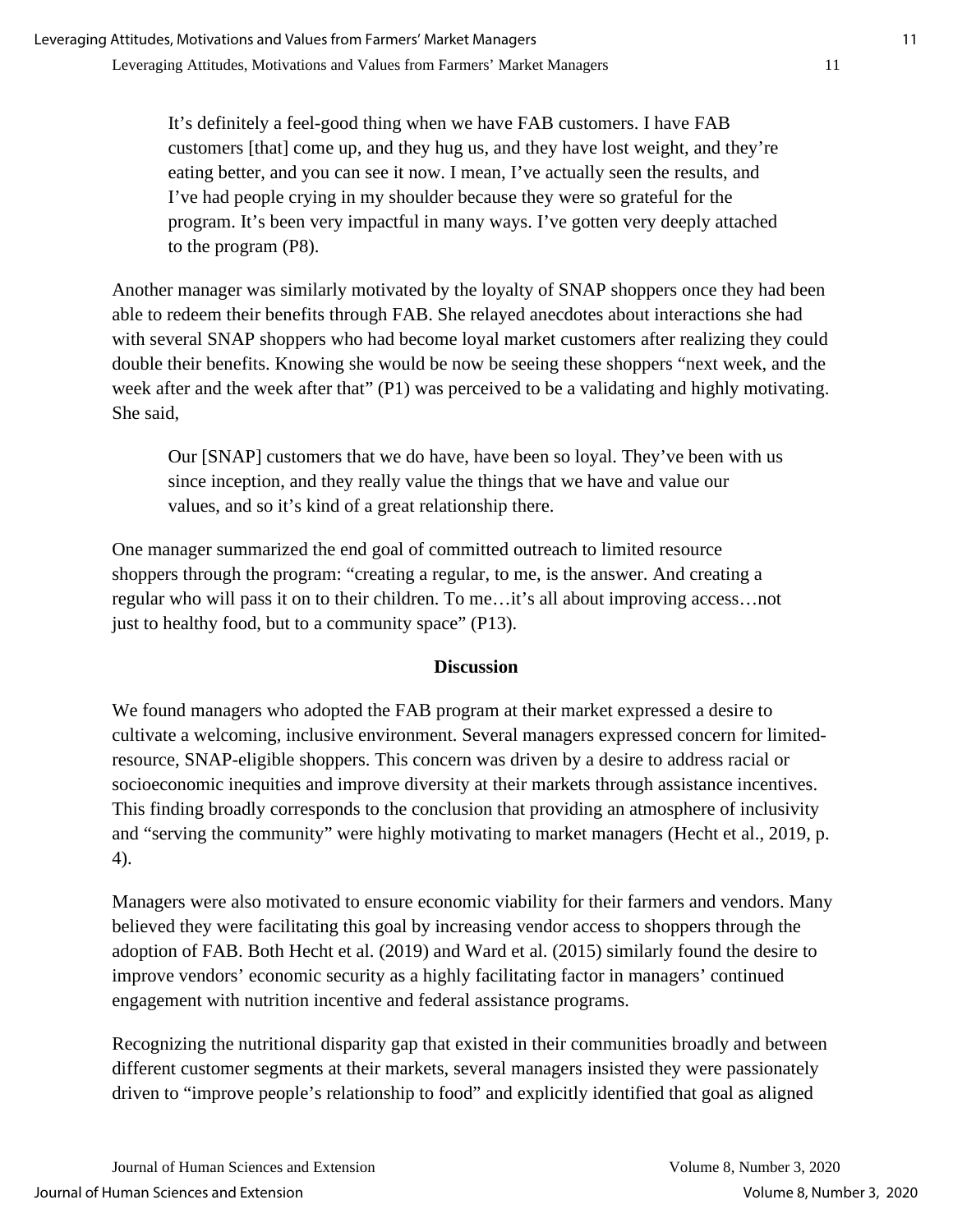with their market's mission (P13). This perspective is supported empirically by survey results conducted by Hecht et al. (2019), indicating that managers view increased access to healthy food for limited-resource shoppers as highly motivating. Additionally, Roubal et al. (2016) found a manager's personal motivation to improve food access was salient in improving nutritional outcomes at markets and that external community support for improving food access had a facilitating effect on managers' pre-existing motivations.

Managers appreciated both the quality standards of the food products their vendors brought to market and the level of transparency in how administrative decisions at the market were made. Since one of the major stipulations of FAB was that all eligible grower-vendors must produce their fruit and vegetables locally, managers were very sensitive to ensuring this standard was met. While our results show that several managers view this condition favorably and find it an opportunity to promote a broad "culture of transparency" at their market (P5), others believe it creates an undue administrative burden and limits the overall reach and impact of efforts to get fruits and vegetables into the hands of those who may need them most. The latter view was represented in survey results indicating managers viewed certain standards as burdensome and a barrier to sustaining similar nutrition incentive efforts (Hecht et al., 2019).

Managers valued the loyalty and relationship webs between themselves, vendors, and shoppers and considered them a key determinant of the success of both FAB and the market broadly. Managers consistently described the value of positive relationships with customers and the utility of consistent meetings with vendors. These findings are supported by Dollahite et al.'s (2005) description of the results of a three-year collaboration initiative to improve the outcomes of the Farmers' Market Nutrition Program, a coalition partnership designed to improve food access for limited-resource individuals. The researchers suggest that efforts to maximize relationshipbuilding, collaborative engagement, networking, and capacity building efforts positively associate with an increase in fresh, locally produced fruit and vegetable access for limitedresource shoppers (Dollahite et al., 2005).

## **Implications and Recommendations**

Currently, many Extension programs do not actively promote federally funded nutrition incentive programs. While many Extension websites provide resource support and information about program impact (often linking to external evaluations conducted by federal agencies or third-party organizations), these efforts may not go as far as they could to achieve Extension's potentially crucial role in supporting the economic viability of farmers' markets and the improvement of food access and affordability (Norman et al., 2018). There are exceptions to this in cases where Extension efforts have directly evaluated the impact of nutrition incentive programs at markets (Krokowski, 2014) and in the less common cases where Extension services directly manage, administer, and market incentive programs at markets (South Dakota State University, n.d.).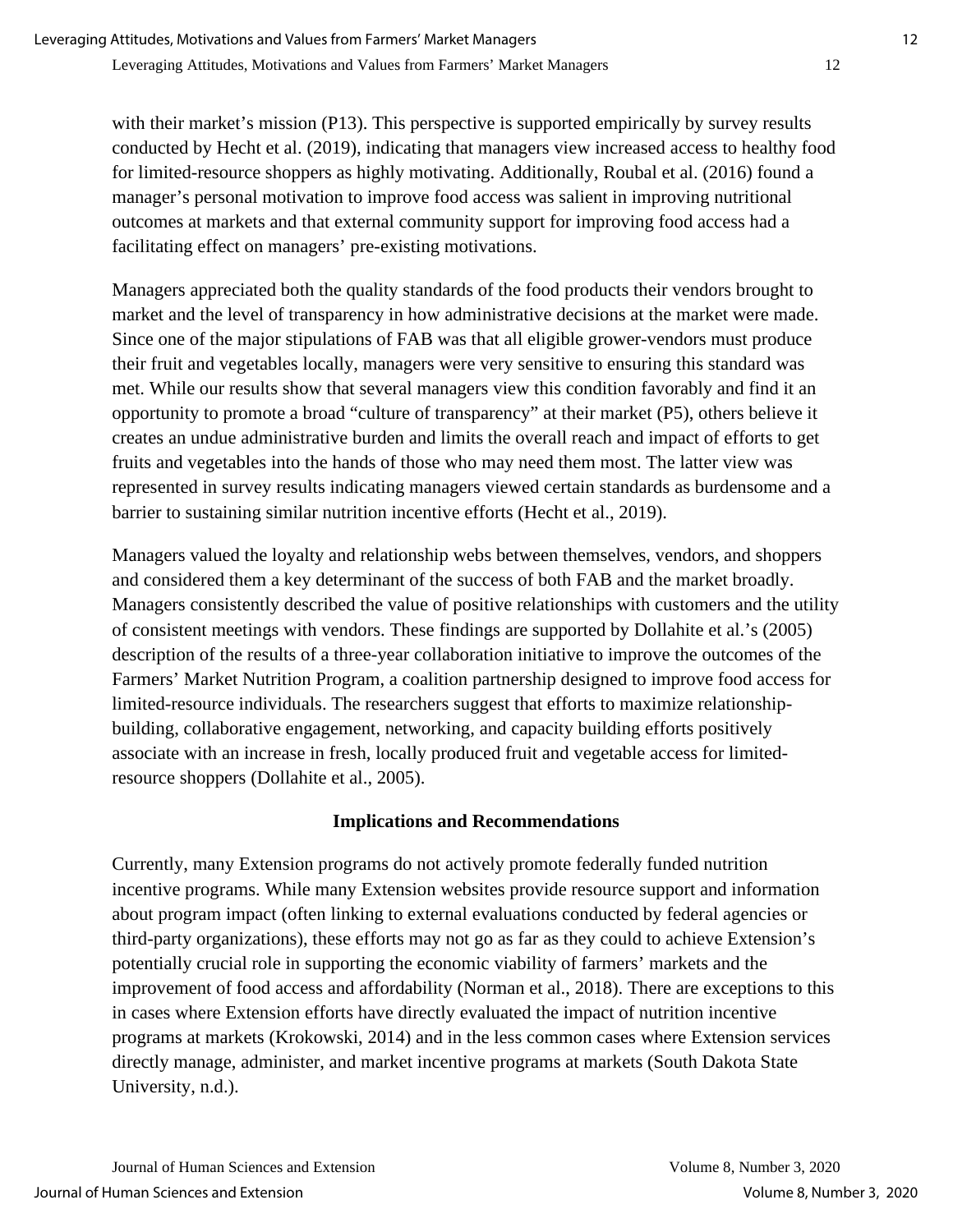There has also been a lack of direct engagement with farmers' market managers as the population that is primarily tasked with administering these programs in states across the county. As such, there is a gap in understanding how Extension can leverage the unique and valuable perspectives of farmers' market managers to improve nutritional and economic outcomes for managers, farmers, and the communities they serve. Previous efforts to improve Extension's engagement with local food stakeholders and improve Extension's programming for local food system development have similarly called for leveraging the unique perspectives of producers, consumers, and other community stakeholders (Lelekacs et al., 2016; Rumble, Lamm, & Gay, 2018). These studies reflect a growing demand for Extension to be more adaptive in its engagement with food access issues and its outreach to marginalized communities and alternative audiences (Diekmann et al., 2017; Reynolds, 2011). In these contexts, researchers have also called upon Extension educators to "combine the traditional role of educator with that of facilitator" (Diekmann et al., 2017, p. 73). Beyond the traditional role of delivering information about current research and related resources, facilitation work requires educators to participate in collaborative problem-solving efforts to address issues identified by community members, particularly under-engaged stakeholders such as farmers' market managers (Diekmann et al., 2017). Following these perspectives, we believe Extension can play a valuable and active role in facilitating improved outcomes for farmers' market managers, vendors, and the limitedresource communities they serve.

This study's findings indicate that farmers' market managers who have adopted a nutrition incentive program were personally motivated to do so. Results suggest that the decision to adopt and administer the program aligned with values that were personally salient to managers. While these results are formative, we recommend that Extension professionals consider deeper engagement with market managers to empower their motivations and help them feel supported in their efforts to expand nutritional access at farmers' markets across the country. The following recommendations are offered as starting points to consider for Extension professionals interested in improving their engagement with farmers' market managers or those interested in improving nutritional access to limited-resource communities.

1) A critical first step in improving Extension's programmatic support for farmers' market managers' efforts to expand nutritional assistance is to gauge the scope and scale of current outreach to managers. Extension specialists in community development, food systems, health and nutrition, urban agriculture, or family and consumer sciences may be encouraged to survey with Extension agents who offer nutrition-based education services or resource support in food system contexts. Results may or may not identify an outreach gap with farmers' market managers or demonstrate a lack of awareness about nutrition incentive "doubling" programs at markets. Once this needs assessment data is collected, specialists and faculty members can interpret implications and priorities for future outreach efforts.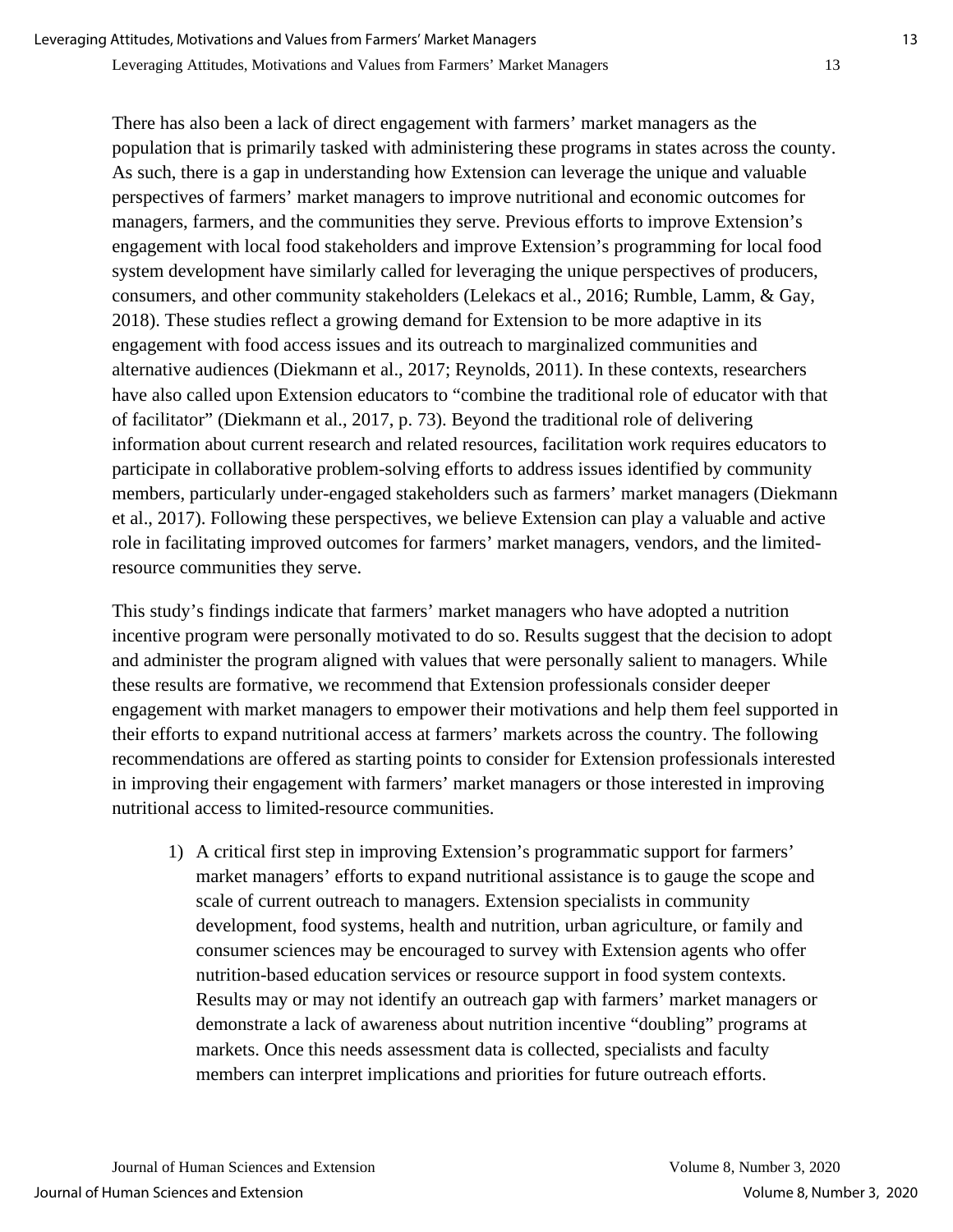- 2) Following the recommendation by Mullins et al. (2015), relevant subject specialists, program leaders, and administrators can provide a platform for local county agents to develop a contextually appropriate plan of work to improve outreach. The guidance provided can help agents organize and prioritize support for farmers' market managers in their adoption of nutrition incentive programs. Specialists, administrators, faculty, and agents may also incorporate targeted outreach strategies into existing priority workgroups and action plans to address community health and wellness, nutrition disparities, or local food system development. A plan of action typically involves phased actions, beginning with a needs assessment or situation statement (addressed in recommendation 1), networking and partnership building with target audience key stakeholders, internal capacity building (i.e., in-service trainings), program implementation through planned activities, outcome and evaluation planning, and a diversity and marketing plan (Weinstein, n.d.).
- 3) There is an opportunity for Extension professionals to increase their engagement with market managers and to improve educational outreach about nutrition incentive programs. Increased outreach to market managers can help develop Extension's capacity to understand managers' needs and better support their goals and efforts. An in-service training could educate agents about the attitudes, motivations, and values that facilitate manager adoption of programs such as FAB. For example, given market managers were motivated to provide an inclusive environment for their limited resource shoppers, Extension practitioners could develop a training protocol for managers to share best practices on welcoming limited-resource shoppers to markets.
- 4) Extension professionals can ultimately develop, implement, and evaluate programs that incorporate findings related to those presented in this study. These programs can aggregate current research on nutrition incentive administration strategies across the country and share key takeaways in an accessible format. Given that managers valued the ethical standards and transparency of their vendors' products, Extension could, for example, host a workshop to train managers on how to better market those local growers that meet an incentive program's local eligibility criteria. For any programming effort, Extension professionals should create short-, medium-, and longterm outcome indicators that measure reported increases in manager confidence, positive attitudes, motivations, and values. As with all program design efforts, strategic use of the Extension Program Development Model in this context can ensure efficient use of fiscal resources, enhance accountability, and improve program relevance and impact (Franz et al., 2015).
- 5) To address managers' concern for cultivating an environment of inclusivity and equity at their market, Extension professionals could take the lead on designing locally appropriate and adaptable resources on strategies to improve limited-resource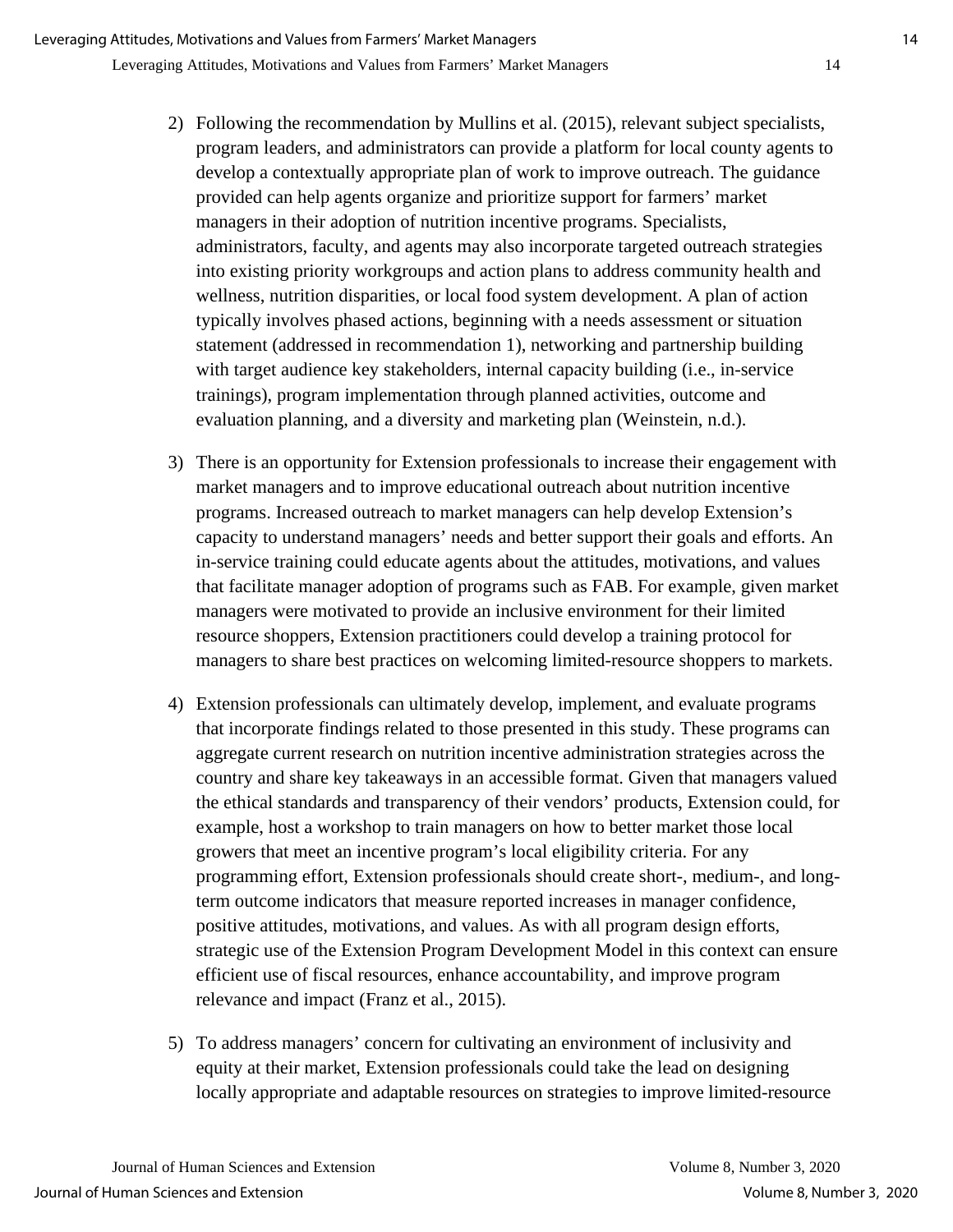shopper comfort in market spaces. Extension professionals could additionally host trainings for managers on how to address similar concerns.

#### **Conclusion**

In this study, we explored the attitudes, motivations, and values of farmers' market managers in relation to their efforts to administer and promote a nutrition incentive program at their respective markets in Florida. Our findings identified the attitudinal, motivational, and valuebased factors salient to the sample of farmers' market managers we interviewed. We found that market managers: 1) expressed concern for inclusivity, social justice, and equity; 2) sympathized with the economic pressures their produce grower-vendors face; 3) were motivated to provide locally grown foods to all shoppers; 4) took pride in ethical standards and transparency protocols; and 5) valued loyalty between themselves, their vendors, and their customers. To leverage these perceptions, we provided recommendations for Extension professionals interested in improving their engagement with farmers' market managers and those interested in improving nutritional access to limited-resource communities.

#### **Limitations**

This case study was limited to the sample of farmers' market managers partnered with Florida's FAB program. Because both farmers' markets and nutrition incentive programs in states around the country have distinct structures and operational mandates, the attitudinal, motivational, and value-based themes that apply may have limited transferability.

#### **References**

- Abel, J., Thomson, J., & Maretzki, A. (1999). Extension's role with farmers' markets: Working with farmers, consumers, and communities. *Journal of Extension*, *37*(5), Article 5FEA4, 150–165.<https://www.joe.org/joe/1999october/a4.php>
- Ajzen, I. (1991). The theory of planned behavior. *Organizational Behavior and Human Decision Processes, 50*(2), 179–211. [https://doi.org/10.1016/0749-5978\(91\)90020-T](https://doi.org/10.1016/0749-5978(91)90020-T)
- Creswell, J. W., & Plano Clark, V. L. (2011). *Designing and conducting mixed method research*. Sage.
- Diekmann, L., Bennaton, R., Schweiger, J., & Smith, C. (2017). Involving Extension in urban food systems: An example from California [Special issue]. *Journal of Human Sciences and Extension*, *5*(2), 70–90.<https://www.jhseonline.com/article/view/710/612>
- Dimitri, C., Oberholtzer, L., Zive, M., & Sandolo, C. (2015). Enhancing food security of lowincome consumers: An investigation of financial incentives for use at farmers markets. *Food Policy, 52*, 64–70 <https://doi.org/10.1016/j.foodpol.2014.06.002>
- Dollahite, J. S., Nelson, J. A., Frongillo, E. A., & Griffin, M. R. (2005). Building community capacity through enhanced collaboration in the farmers market nutrition program.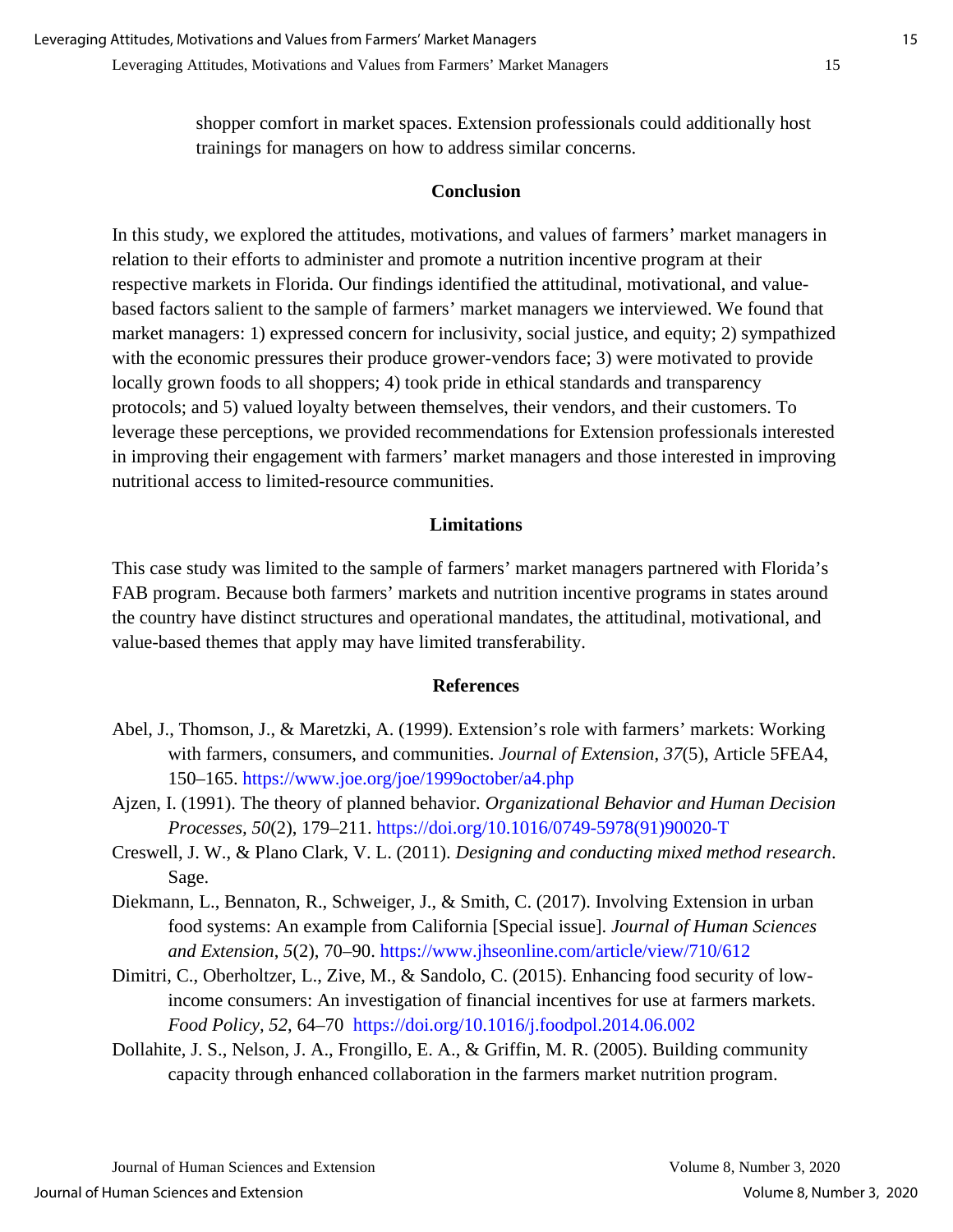*Agriculture and Human Values*, *22*(3), 339–354. [https://doi.org/10.1007/s10460-005-](https://doi.org/10.1007/s10460-005-6050-4) [6050-4](https://doi.org/10.1007/s10460-005-6050-4)

- Elmes, M. B. (2018). Economic inequality, food insecurity, and the erosion of equality of capabilities in the United States. *Business & Society*, *57*(6), 1045–1074. <https://doi.org/10.1177/0007650316676238>
- Evans, A. E., Jennings, R., Smiley, A. W., Medina, J. L., Sharma, S. V., Rutledge, R., Stigler, M. H., & Hoelscher, D. M. (2012). Introduction of farm stands in low-income communities increases fruit and vegetable among community residents. *Health & Place*, *18*(5), 1137– 1143.<https://doi.org/10.1016/j.healthplace.2012.04.007>
- Florida Organic Growers (n.d.). *Fresh access bucks*. [https://foginfo.org/our-programs/fresh](https://foginfo.org/our-programs/fresh-access-bucks/)[access-bucks/](https://foginfo.org/our-programs/fresh-access-bucks/)
- Franz, N. K., Garst, B. A., & Gagnon, R. J. (2015). The Cooperative Extension program development model: Adapting to a changing context [Special issue]. *Journal of Human Sciences and Extension*, *3*(2), 3–12.<https://www.jhseonline.com/article/view/682/586>
- Gustafson, A., Christian, J. W., Lewis, S., Moore, K., & Jilcott, S. (2013). Food venue choice, consumer food environment, but not food venue availability within daily travel patterns are associated with dietary intake among adults, Lexington Kentucky 2011. *Nutrition Journal*, *12*(1), Article 17. [https://nutritionj.biomedcentral.com/articles/10.1186/1475-](https://nutritionj.biomedcentral.com/articles/10.1186/1475-2891-12-17) [2891-12-17](https://nutritionj.biomedcentral.com/articles/10.1186/1475-2891-12-17)
- Hardison-Moody, A., Bloom, J. D., Jones, L., & Benavente, T. (2018). Incorporating farmers' market tours into the expanded food and nutrition education program: Best practices and lessons learned. *Journal of Human Sciences and Extension*, *6*(1), 113–124. <https://www.jhseonline.com/article/view/783/676>
- Hasin, A., & Smith, S. (2018). Farmers' market manager's level of communication and influence on electronic benefits transfer (EBT) adoption at midwest farmers' markets. *Journal of Nutrition Education and Behavior*, *50*(1), 43–50. <https://doi.org/10.1016/j.jneb.2017.09.005>
- Hecht, A. A., Misiaszek, C., Headrick, G., Brosius, S., Crone, A., & Surkan, P. J. (2019). Manager perspectives on implementation of a farmers' market incentive program in Maryland. *Journal of Nutrition Education and Behavior, 51*(8), 926–935. <https://doi.org/10.1016/j.jneb.2019.04.001>
- Johnson, K. (2014). Can farmers' market managers help ameliorate food insecurity through the acceptance of federal and state food assistance program benefits? In S. Ahn, K. Johnson, M. Lutton, I. Otudor, J. Pino, & C. Yu (Eds.), *Examining disparities in food access and enhancing the food security of underserved populations in Michigan (pp. 156–201).* School of Natural Resources and Environment, University of Michigan, Ann Arbor. [https://deepblue.lib.umich.edu/bitstream/handle/2027.42/106558/Examining%20Food%2](https://deepblue.lib.umich.edu/bitstream/handle/2027.42/106558/Examining%20Food%20Disparities_2014.pdf?sequence=1&isAllowed=y#page=157) 0Disparities  $2014.$ pdf?sequence=1&isAllowed=y#page=157
- Kolb, S. M. (2012). Grounded theory and the constant comparative method: Valid research strategies for educators. *Journal of Emerging Trends in Educational Research and Policy*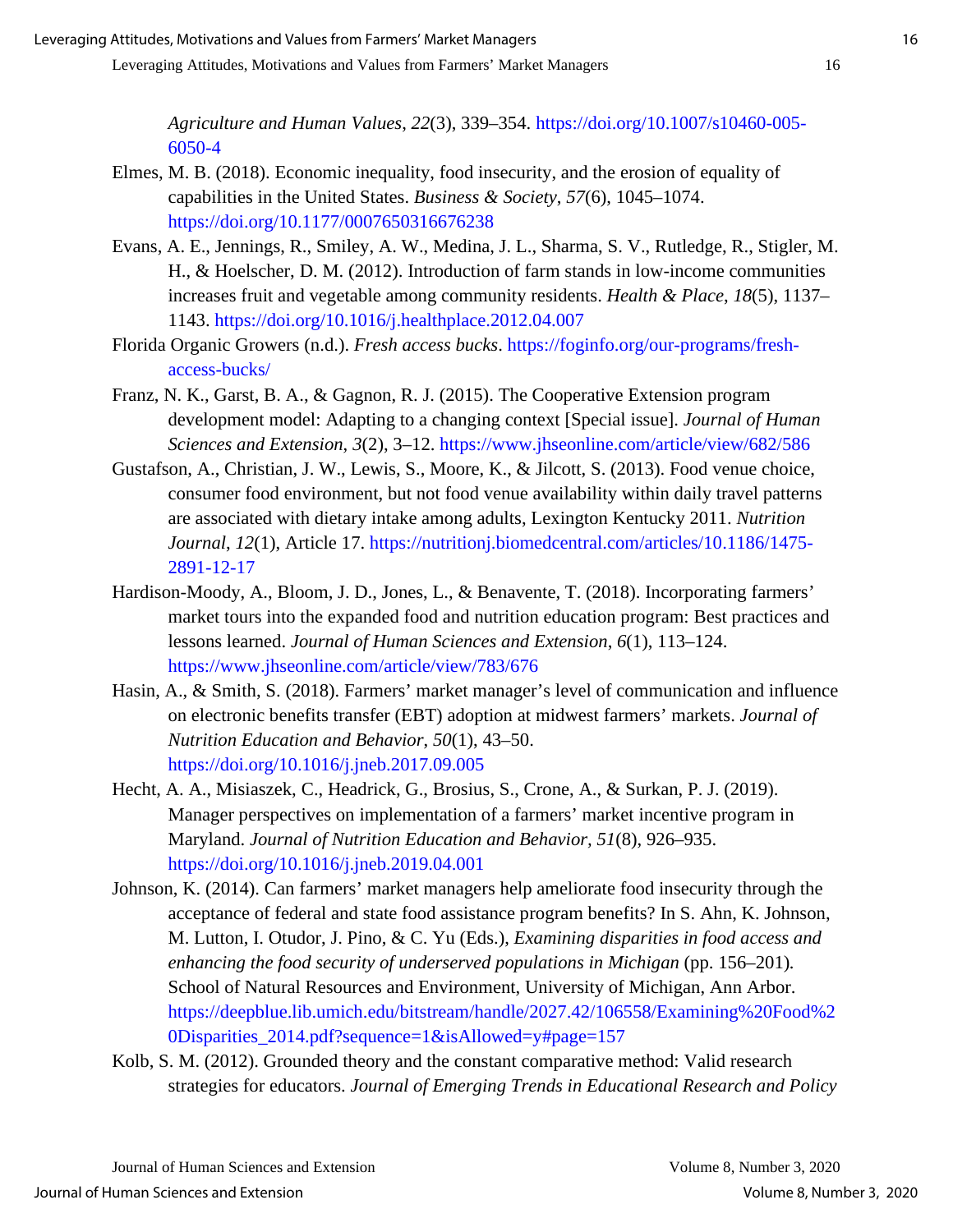*Studies*, 3(1), 83–86.

<http://citeseerx.ist.psu.edu/viewdoc/download?doi=10.1.1.301.9451&rep=rep1&type=pdf>

- Krokowski, K. (2014). Evaluating the economic and nutrition benefits and program challenges of EBT programs at farmers' markets. *Journal of Agriculture, Food Systems, and Community Development*, *4*(2), 37–44.<https://doi.org/10.5304/jafscd.2014.042.011>
- Lelekacs, J. M., Bloom, J. D., Jayaratne, K. S. U., Leach, B., Wymore, T., & Mitchell, C. (2016). Planning, delivering, and evaluating an Extension in-service training program for developing local food systems: Lessons learned. *Journal of Human Sciences and Extension*, *4*(2), 1–19.<https://www.jhseonline.com/article/view/692/596>
- Lincoln, Y. S., & Guba, E. G. (1986). But is it rigorous? Trustworthiness and authenticity in naturalistic evaluation [Special issue]. *New Directions for Program Evaluation*, *1986*(30), 73–84.<https://doi.org/10.1002/ev.1427>
- Lucan, S. C. (2019). Local food sources to promote community nutrition and health: Storefront businesses, farmers' markets, and a case for mobile food vending. *Journal of the Academy of Nutrition and Dietetics*, *119*(1), 39–44. <https://doi.org/10.1016/j.jand.2018.09.008>
- Lucan, S. C., Maroko, A. R., Sanon, O., Frias, R., & Schechter, C. B. (2015). Urban farmers' markets: Accessibility, offerings, and produce variety, quality, and price compared to nearby stores. *Appetite*, *90*, 23–30.<https://doi.org/10.1016/j.appet.2015.02.034>
- McCormack, L., Brandenburger, S., Wells, K., & Stluka, S. (2018). Qualitative analysis of grocery store and farmers market manager perceptions regarding use of fruit and vegetable educational materials. *Journal of Human Sciences and Extension*, *6*(3), 77–91. <https://www.jhseonline.com/article/view/790/685>
- Merriam, S. B., & Tisdell, E. J. (2015). *Qualitative research: A guide to design and implementation*. John Wiley & Sons.
- Mino, R., Chung, K., & Montri, D. (2018). A look from the inside: perspectives on the expansion of food assistance programs at Michigan farmers markets. *Agriculture and Human Values*, *35*(4), 823–835.<https://doi.org/10.1007/s10460-018-9877-1>
- Mullins, J., Chapman-Novakofski, K., Franck, K., Olson, B., Serrano, E., Townsend, M. S., & Wong, S. S. (2015). Food and nutrition Extension programs: Next generation impact evaluation. *Journal of Extension*, *53*(4), Article v53-4a1. <https://www.joe.org/joe/2015august/a1.php>
- National Institute of Food and Agriculture. (n.d.). *Gus Schumacher Nutrition Incentive Program*. United States Department of Agriculture. [https://nifa.usda.gov/program/food-insecurity](https://nifa.usda.gov/program/food-insecurity-nutrition-incentive-fini-grant-program)[nutrition-incentive-fini-grant-program](https://nifa.usda.gov/program/food-insecurity-nutrition-incentive-fini-grant-program)
- Nguyen, B. T., Shuval, K., Njike, V. Y., & Katz, D. L. (2014). The Supplemental Nutrition Assistance Program and dietary quality among US adults: Findings from a nationally representative survey. *Mayo Clinic Proceedings, 89*(9), 1211–1219. <https://doi.org/10.1016/j.mayocp.2014.05.010>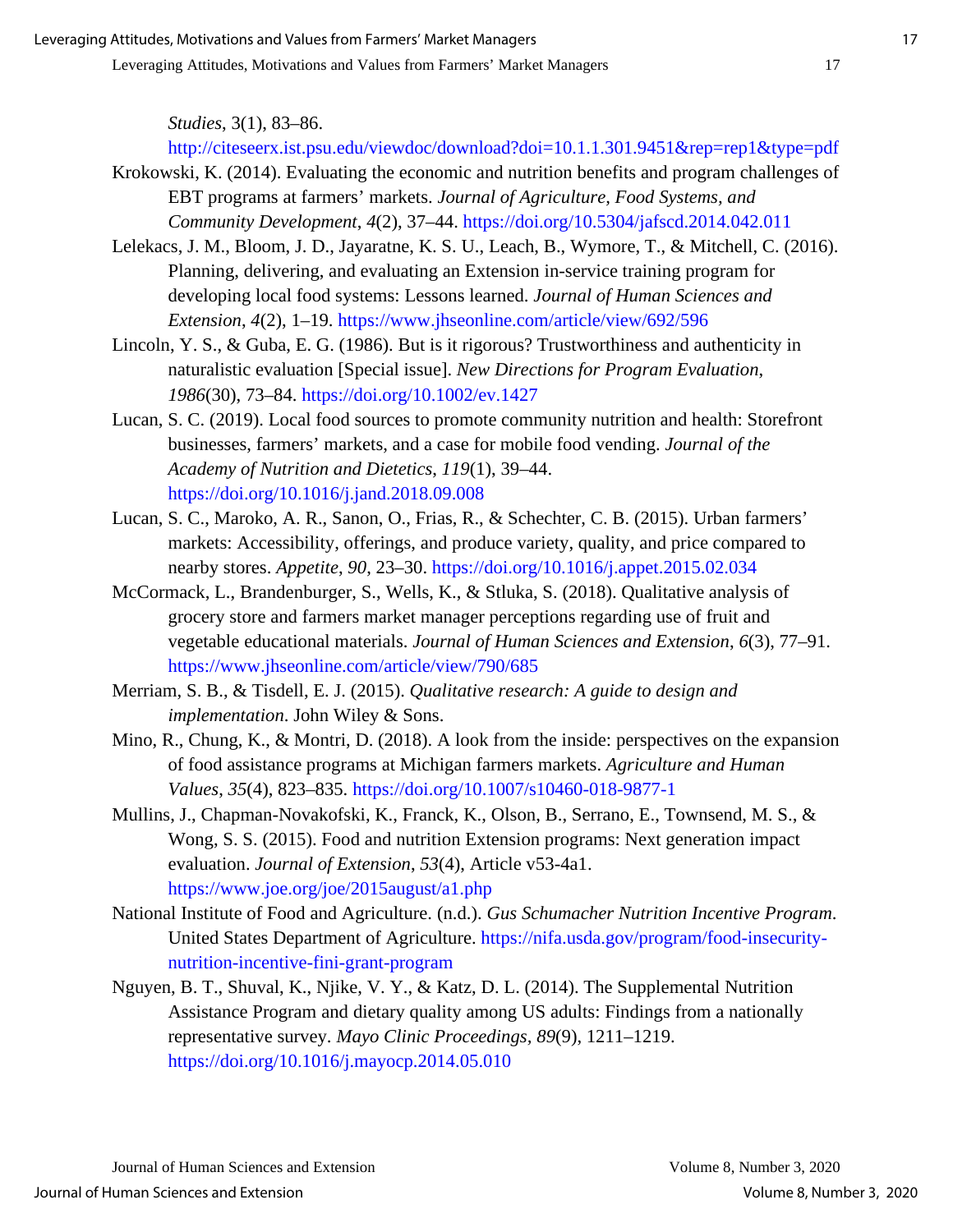- Norman, J., Moore, A., Mattfeldt-Beman, M., Kelly, P., & Barlow, P. (2018). Power of produce: Farmers' market incentive program targeting eating behaviors of children. *Journal of Extension*, *56*(2), Article v56-2rb9.<https://www.joe.org/joe/2018april/rb9.php>
- Park, Y., Quinn, J., Florez, K., Jacobson, J., Neckerman, K., & Rundle, A. (2011). Hispanic immigrant women's perspective on healthy foods and the New York City retail food environment: A mixed-method study. *Social Science & Medicine*, *73*(1), 13–21. <https://doi.org/10.1016/j.socscimed.2011.04.012>
- Payne, G. H., Wethington, H., Olsho, L., Jernigan, J., Farris, R., & Walker, D. K. (2013). Peer reviewed: Implementing a farmers' market incentive program: Perspectives on the New York City Health Bucks program. *Preventing Chronic Disease*, *10*. <https://doi.org/10.5888/pcd10.120285>
- Reynolds, K. A. (2011). Expanding technical assistance for urban agriculture: Best practices for extension services in California and beyond. *Journal of Agriculture, Food Systems, and Community Development*, *1*(3), 197–216.<https://doi.org/10.5304/jafscd.2011.013.013>
- Roubal, A. M., Morales, A., Timberlake, K., & Martinez-Donate, A. (2016). Examining barriers to implementation of electronic benefit transfer (EBT) in farmers markets: Perspectives from market managers. *Journal of Agriculture, Food Systems, and Community Development*, 6(3), 141–161. https://doi.org/10.5304/jafscd.2016.063.011
- Rumble, J. N., Lamm, A. J., & Gay, K. D. (2018). Guiding diffusion among local food clientele: Recommendations for Extension programming. *Journal of Human Sciences and Extension*, *6*(3), 25–39.<https://www.jhseonline.com/article/view/787/682>
- South Dakota State University Extension. (n.d.). *Double Up Dakota Bucks*. <https://extension.sdstate.edu/double-dakota-bucks>
- University of Florida/IFAS. (n.d.). *About us*.<https://familynutritionprogram.org/about-us/>
- United States Department of Agriculture, Food & Nutrition Service. (n.d.) *Expanded Food and Nutrition Education Program (EFNEP).* [https://nifa.usda.gov/program/expanded-food](https://nifa.usda.gov/program/expanded-food-and-nutrition-education-program-efnep)[and-nutrition-education-program-efnep](https://nifa.usda.gov/program/expanded-food-and-nutrition-education-program-efnep)

United States Department of Agriculture, Food & Nutrition Service. (2018). *Retailer management year end summaries*. [https://www.fns.usda.gov/sites/default/files/media/file/2018SNAPRetailerManagementY](https://www.fns.usda.gov/sites/default/files/media/file/2018SNAPRetailerManagementYearEndSummary.pdf) [earEndSummary.pdf](https://www.fns.usda.gov/sites/default/files/media/file/2018SNAPRetailerManagementYearEndSummary.pdf)

Wang, D. D., Leung, C. W., Li, Y., Ding, E. L., Chiuve, S. E., Hu, F. B., & Willett, W. C. (2014). Trends in dietary quality among adults in the United States, 1999 through 2010. *JAMA Internal Medicine*, *174*(10), 1587–1595. <https://doi.org/10.1001/jamainternmed.2014.3422>

Ward, R., Slawson, D., Wu, Q., & Pitts, S. J. (2015). Associations between farmers market managers' motivations and market-level Supplemental Nutrition Assistance Program Electronic Benefit Transfer (SNAP/EBT) availability and business vitality. *Journal of Agriculture, Food Systems, and Community Development*, *6*(1), 121–130. <https://doi.org/10.5304/jafscd.2015.061.010>